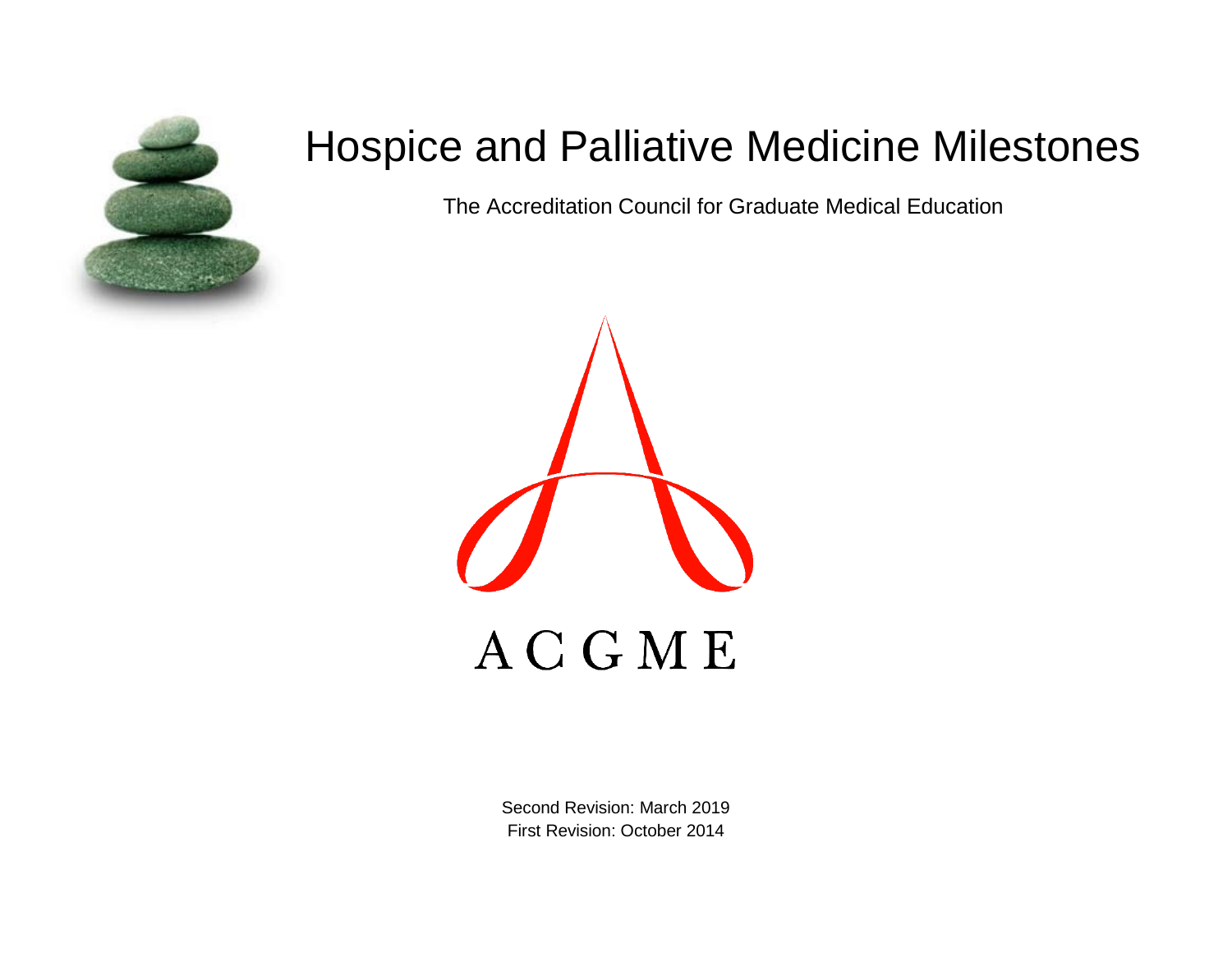## Hospice and Palliative Medicine Milestones

The Milestones are designed only for use in evaluation of fellows in the context of their participation in ACGMEaccredited residency or fellowship programs. The Milestones provide a framework for the assessment of the development of the fellow in key dimensions of the elements of physician competency in a specialty or subspecialty. They neither represent the entirety of the dimensions of the six domains of physician competency, nor are they designed to be relevant in any other context.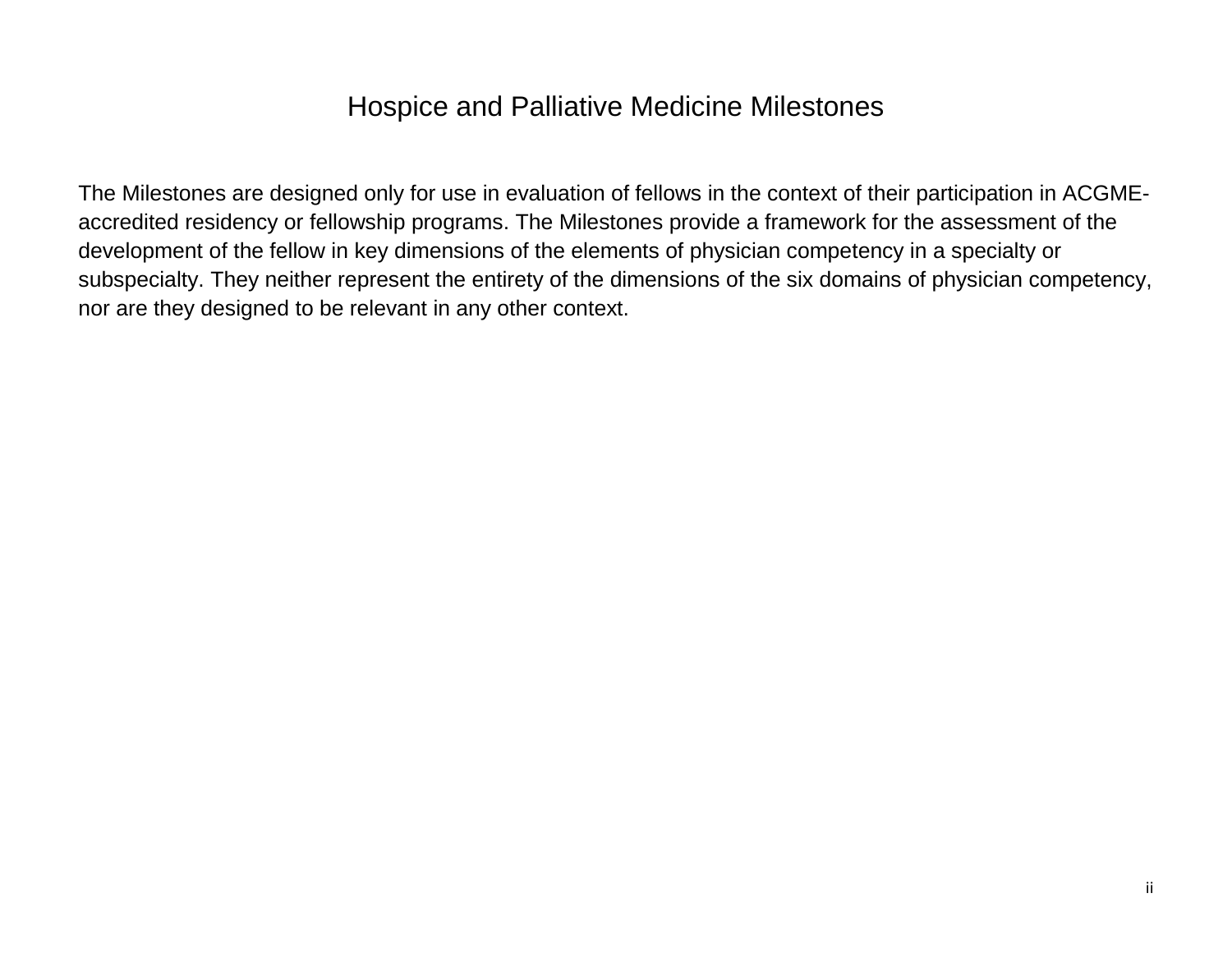## **Hospice and Palliative Medicine Milestones**

## **Co-Chairs**

Jillian Gustin, MD and Lindy Landzaat, DO, FAAHPM

## **Work Group**

Michael Barnett, MD, MS, FACP, FAAP, FAAHPM Gary Buckholz, MD, HMDC, FAAHPM April Christensen, MD, MS

Dale Lupu, MPH, PhD Laura J. Morrison, MD, FAAHPM Tomasz Okon, MD Steven M. Radwany, MD, FACP, FAAHPM Holly Yang, MD, MSHPEd, HMDC, FACP, FAAHPM

Jennifer Hwang, MD, MHS Catherine Bree Johnston, MD, MPH

*The ACGME would like to thank the following organizations for their continued support in the development of the Milestones:*

*American Board of Internal Medicine* 

Laura Edgar, EdD, CAE

*American Academy of Hospice and Palliative Medicine*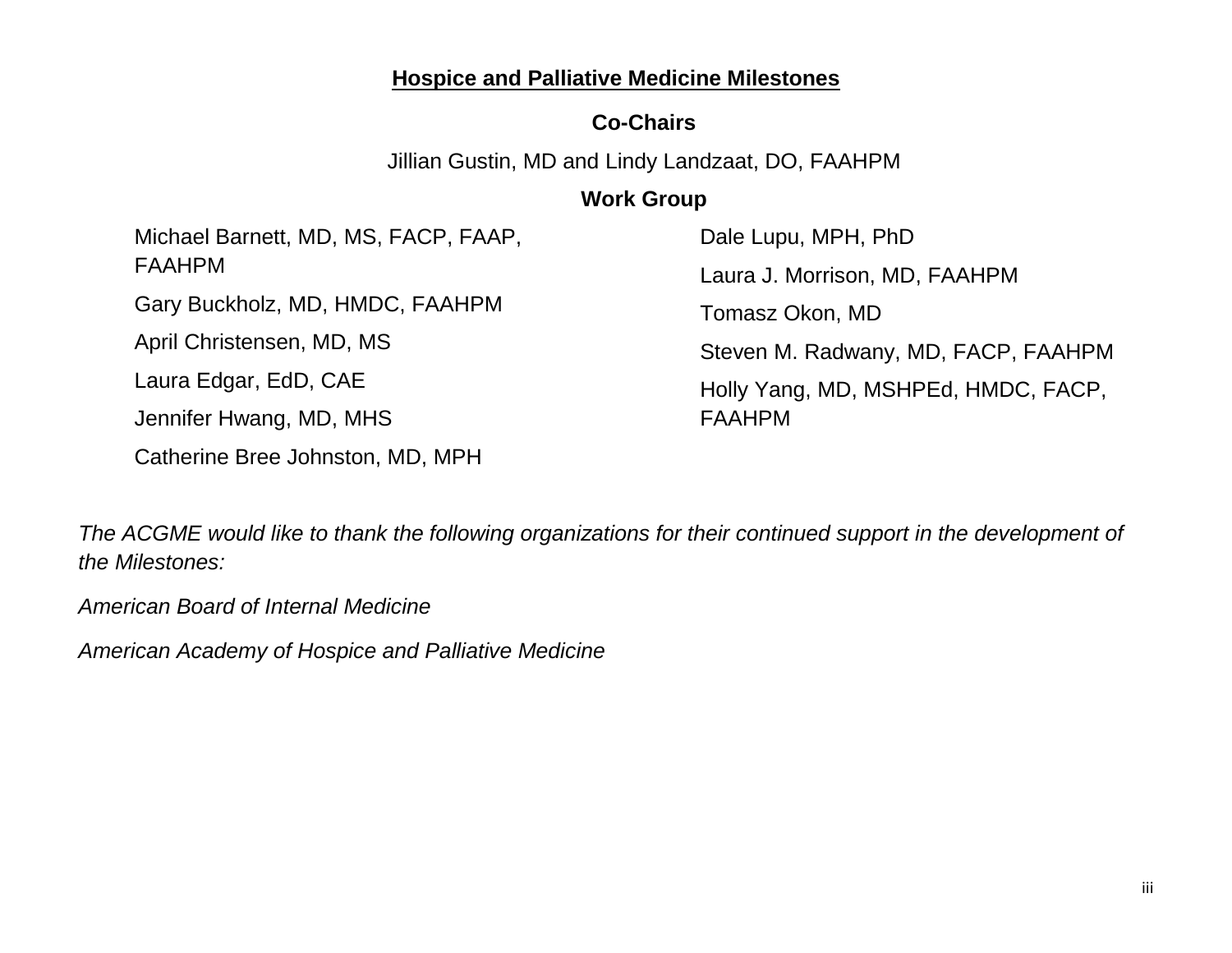## **Understanding Milestone Levels and Reporting**

This document presents the Milestones, which programs use in a semi-annual review of fellow performance, and then report to the ACGME. Milestones are knowledge, skills, attitudes, and other attributes for each of the ACGME Competencies organized in a developmental framework. The narrative descriptions are targets for fellow performance throughout their educational program.

Milestones are arranged into levels. Tracking from Level 1 to Level 5 is synonymous with moving from novice to expert resident/fellow in the specialty or subspecialty. For each reporting period, the Clinical Competency Committee will review the completed evaluations to select the milestone levels that best describe each learner's current performance, abilities, and attributes for each subcompetency.

These levels *do not* correspond with post-graduate year of education. Depending on previous experience, a junior fellow may achieve higher levels early in his/her educational program just as a senior fellow may be at a lower level later in his/her educational program. There is no predetermined timing for a resident to attain any particular level. Fellows may also regress in achievement of their milestones. This may happen for many reasons, such as over scoring in a previous review, a disjointed experience in a particular procedure, or a significant act by the fellow.

Selection of a level implies the fellow substantially demonstrates the milestones in that level, as well as those in lower levels (see the diagram on page vi).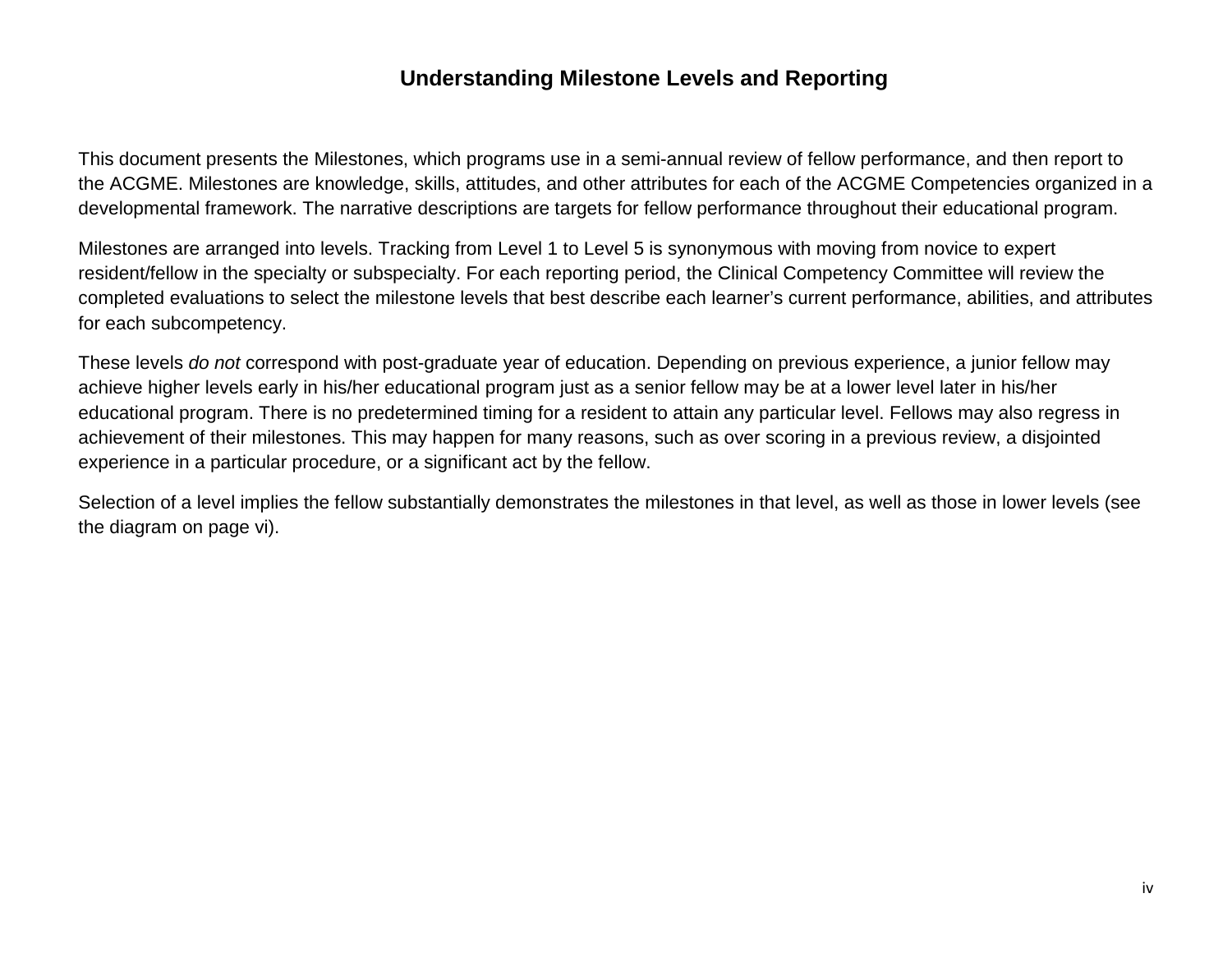#### **Additional Notes**

Level 4 is designed as a graduation *goal* but *does not* represent a graduation *requirement*. Making decisions about readiness for graduation and unsupervised practice is the purview of the program director. Furthermore, Milestones 2.0 include revisions and changes that preclude using Milestones as a sole assessment in high-stakes decisions (i.e., determination of eligibility for certification or credentialing). Level 5 is designed to represent an expert fellow whose achievements in a subcompetency are greater than the expectation. Milestones are primarily designed for formative, developmental purposes to support continuous quality improvement for individual learners, education programs, and the specialty. The ACGME and its partners will continue to evaluate and perform research on the Milestones to assess their impact and value.

Examples are provided for some milestones within this document. Please note: the examples are not the required element or outcome; they are provided as a way to share the intent of the element.

Some milestone descriptions include statements about performing independently. These activities must occur in conformity to ACGME supervision guidelines as described in the Program Requirements, as well as to institutional and program policies. For example, a resident who performs a procedure independently must, at a minimum, be supervised through oversight.

A Supplemental Guide is also available to provide the intent of each subcompetency, examples for each level, assessment methods or tools, and other available resources. The Supplemental Guide, like examples contained within the Milestones, is designed only to assist the program director and Clinical Competency Committee, and is not meant to demonstrate any required element or outcome.

Additional resources are available in the [Milestones](http://www.acgme.org/What-We-Do/Accreditation/Milestones/Overview) section of the ACGME website. Follow the links under "What We Do" at [www.acgme.org.](http://www.acgme.org/)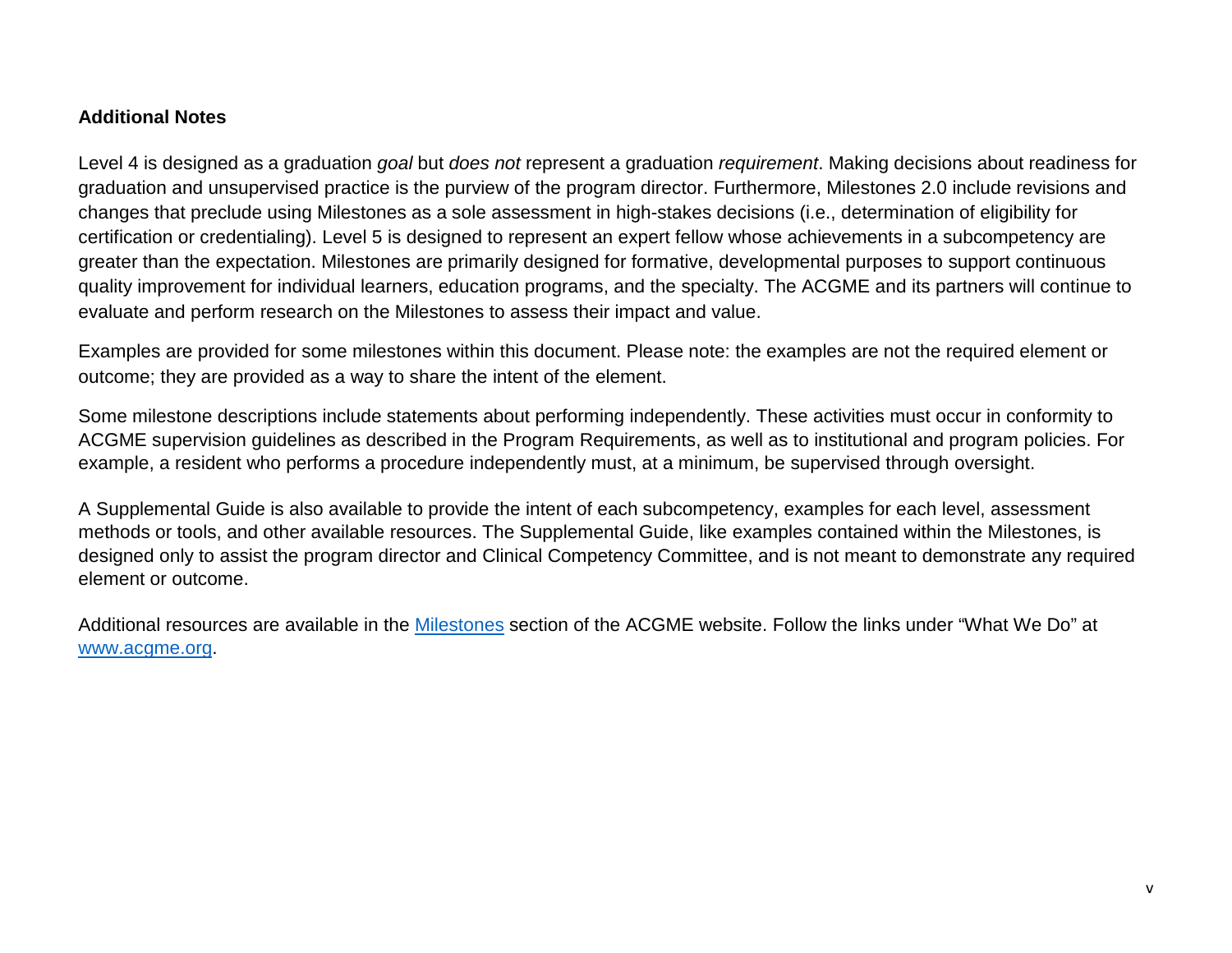The diagram below presents an example set of milestones for one sub-competency in the same format as the ACGME Report Worksheet. For each reporting period, a fellow's performance on the milestones for each sub-competency will be indicated by selecting the level of milestones that best describes that fellow's performance in relation to those milestones.

| <b>Systems-Based Practice 4: Hospice</b>                                                                                       |                                                                                                                                                                                                          |                                                                                                                                                                                                                             |  |                                                                                                                                                                                                             |                                                                                          |
|--------------------------------------------------------------------------------------------------------------------------------|----------------------------------------------------------------------------------------------------------------------------------------------------------------------------------------------------------|-----------------------------------------------------------------------------------------------------------------------------------------------------------------------------------------------------------------------------|--|-------------------------------------------------------------------------------------------------------------------------------------------------------------------------------------------------------------|------------------------------------------------------------------------------------------|
| Level 1                                                                                                                        | Level 2                                                                                                                                                                                                  | Level 3                                                                                                                                                                                                                     |  | Level 4                                                                                                                                                                                                     | Level 5                                                                                  |
| Identifies the hospice<br>physician as having a<br>specific clinical role in<br>the hospice<br>interdisciplinary team<br>(IDT) | Describes key domains of<br>clinical competence for<br>hospice physicians<br>including interdisciplinary<br>teamwork, management<br>of physical symptoms,<br>and utilization of the<br>hospice formulary | Demonstrates clinical<br>competence in the role of<br>hospice physician<br>including interdisciplinary<br>teamwork, management<br>of physical symptoms,<br>and utilization of the<br>hospice formulary, with<br>supervision |  | Demonstrates clinical<br>competence in the role<br>of hospice physician<br>across all hospice<br>settings                                                                                                   | Teaches and role models<br>hospice care to non-<br>hospice physicians across<br>settings |
| Identifies general<br>eligibility guidelines for<br>hospice care                                                               | Describes major<br>regulatory requirements<br>and guidelines for hospice<br>care including eligibility,<br>levels of care, and scope<br>of mandated services                                             | Demonstrates compliance<br>with regulatory<br>requirements and<br>guidelines for hospice<br>care, including<br>documentation, visits, IDT<br>oversight, and institutional<br>policy implementation,<br>with supervision     |  | Demonstrates<br>compliance with<br>regulatory requirements<br>and guidelines in the<br>role of hospice<br>physician across all<br>hospice settings                                                          | Advocates locally,<br>regionally, or nationally for<br>the hospice model of care         |
|                                                                                                                                |                                                                                                                                                                                                          |                                                                                                                                                                                                                             |  |                                                                                                                                                                                                             |                                                                                          |
| Comments:<br>Not Yet Completed Level 1                                                                                         |                                                                                                                                                                                                          |                                                                                                                                                                                                                             |  |                                                                                                                                                                                                             |                                                                                          |
| Selecting a response box in the<br>middle of a level implies that<br>levels have been substantially<br>demonstrated.           | milestones in that level and in lower                                                                                                                                                                    |                                                                                                                                                                                                                             |  | Selecting a response box on the line in<br>between levels indicates that milestones<br>in lower levels have been substantially<br>demonstrated as well as <b>some</b><br>milestones in the higher level(s). |                                                                                          |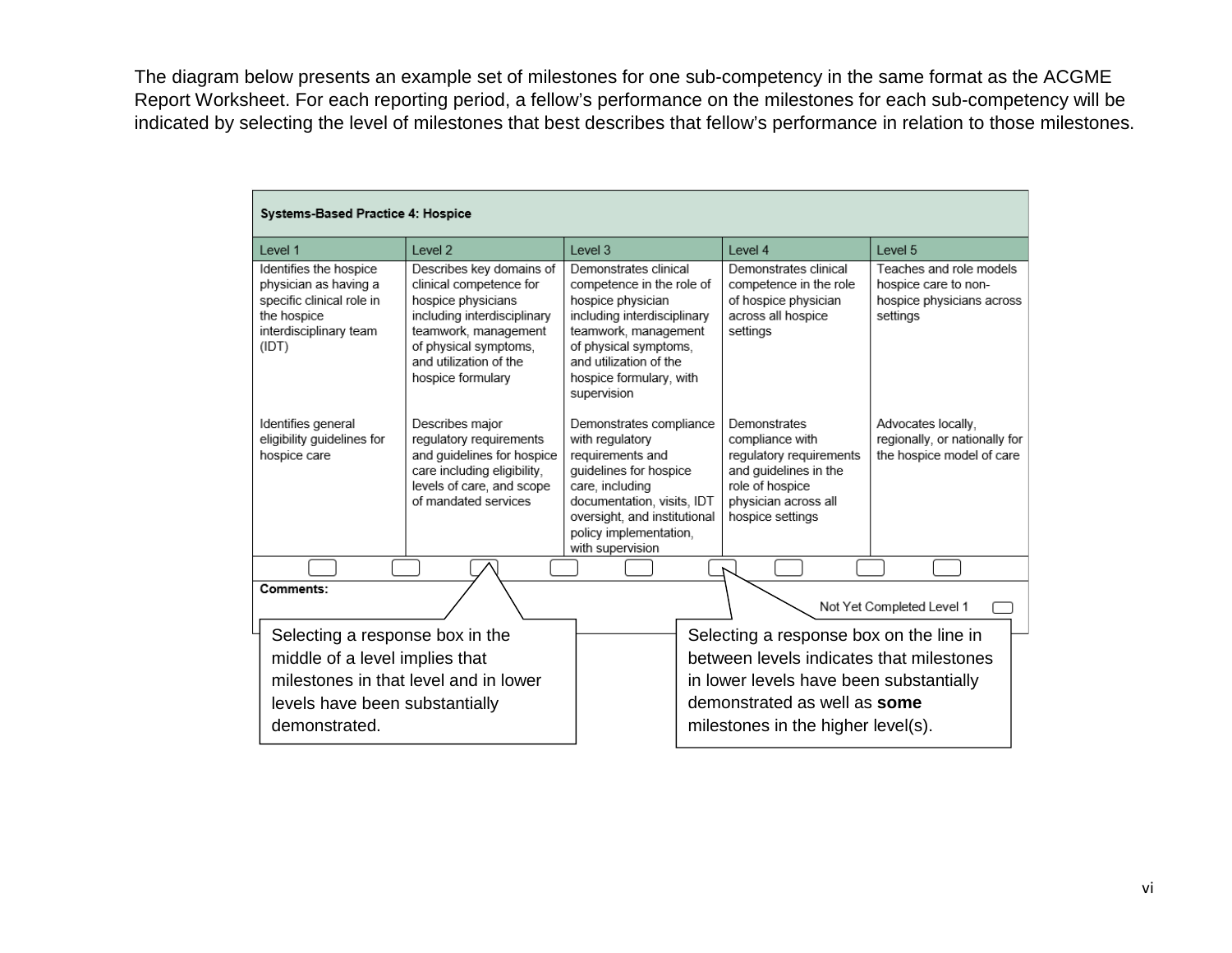| <b>Patient Care 1: Comprehensive Whole Patient Assessment</b> |                                                                                                                                                                                                                 |                                                                                                                             |                                                                                                                                                                                            |                                                                                         |
|---------------------------------------------------------------|-----------------------------------------------------------------------------------------------------------------------------------------------------------------------------------------------------------------|-----------------------------------------------------------------------------------------------------------------------------|--------------------------------------------------------------------------------------------------------------------------------------------------------------------------------------------|-----------------------------------------------------------------------------------------|
| Level 1                                                       | Level <sub>2</sub>                                                                                                                                                                                              | Level 3                                                                                                                     | Level 4                                                                                                                                                                                    | Level 5                                                                                 |
| Performs a general<br>history and physical                    | Performs a symptom-<br>focused history and<br>physical                                                                                                                                                          | Performs a detailed<br>symptom assessment<br>using developmentally<br>appropriate symptom<br>assessment tools               | Performs a<br>comprehensive<br>symptom assessment<br>using developmentally<br>appropriate symptom<br>assessment tools in<br>collaboration with the<br>interdisciplinary team               | Promotes comprehensive<br>symptom assessment<br>across care teams                       |
| Performs a general<br>psychosocial history                    | Identifies potential<br>supports and stressors for<br>patients and their<br>families/caregivers<br>including psychological,<br>spiritual, social,<br>developmental stage,<br>financial, and cultural<br>factors | Performs a detailed<br>psychosocial and spiritual<br>assessment using<br>developmentally<br>appropriate assessment<br>tools | Performs a<br>comprehensive<br>psychosocial and<br>spiritual assessment<br>using developmentally<br>appropriate assessment<br>tools in collaboration<br>with the interdisciplinary<br>team | Promotes comprehensive<br>psychosocial and spiritual<br>assessment across care<br>teams |
|                                                               |                                                                                                                                                                                                                 |                                                                                                                             |                                                                                                                                                                                            |                                                                                         |
| <b>Comments:</b>                                              |                                                                                                                                                                                                                 |                                                                                                                             |                                                                                                                                                                                            | Not Yet Completed Level 1<br>Not Yet Assessable                                         |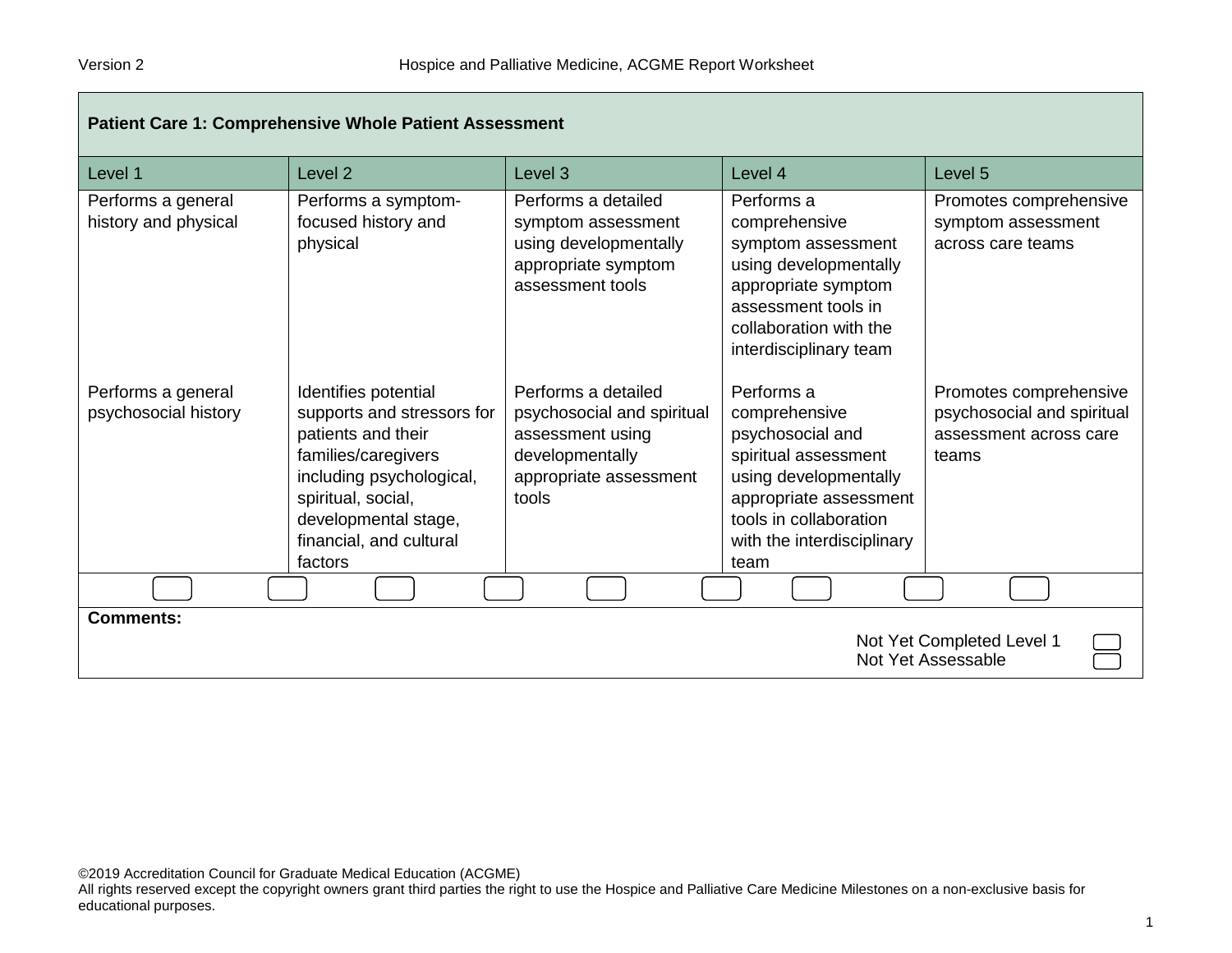| <b>Patient Care 2: Addressing Suffering and Distress</b>            |                                                                                          |                                                                                                                                           |                                                                                                                                                                       |                                                                                                                      |
|---------------------------------------------------------------------|------------------------------------------------------------------------------------------|-------------------------------------------------------------------------------------------------------------------------------------------|-----------------------------------------------------------------------------------------------------------------------------------------------------------------------|----------------------------------------------------------------------------------------------------------------------|
| Level 1                                                             | Level <sub>2</sub>                                                                       | Level 3                                                                                                                                   | Level 4                                                                                                                                                               | Level 5                                                                                                              |
| Manages common<br>physical symptoms with<br>basic treatment options | Manages common<br>physical symptoms with a<br>range of treatment<br>options              | Manages complex<br>physical symptoms with a<br>comprehensive range of<br>treatment options                                                | Manages refractory<br>symptoms across care<br>settings                                                                                                                | Manages physical<br>symptoms with innovative<br>and advanced treatment<br>options                                    |
| Acknowledges<br>psychosocial and<br>spiritual distress              | Refers to interdisciplinary<br>team to address<br>psychosocial and spiritual<br>distress | Collaborates with the<br>interdisciplinary team to<br>manage psychosocial and<br>spiritual distress                                       | Provides<br>comprehensive<br>management for<br>complex psychosocial<br>and spiritual distress in<br>collaboration with<br>community resources<br>across care settings | Maintains a therapeutic<br>presence for a patient<br>with intractable suffering<br>and assists families and<br>teams |
| Identifies palliative<br>emergencies                                | Initiates medical<br>management for<br>emergencies                                       | Mobilizes the<br>interdisciplinary team and<br>manages an emergency<br>using comprehensive<br>treatments consistent with<br>patient goals | Consistently manages<br>and provides<br>anticipatory coaching<br>across care settings                                                                                 | Participates in systems<br>improvement<br>opportunities to address<br>patient care emergencies                       |
|                                                                     |                                                                                          |                                                                                                                                           |                                                                                                                                                                       |                                                                                                                      |
| <b>Comments:</b><br>Not Yet Completed Level 1<br>Not Yet Assessable |                                                                                          |                                                                                                                                           |                                                                                                                                                                       |                                                                                                                      |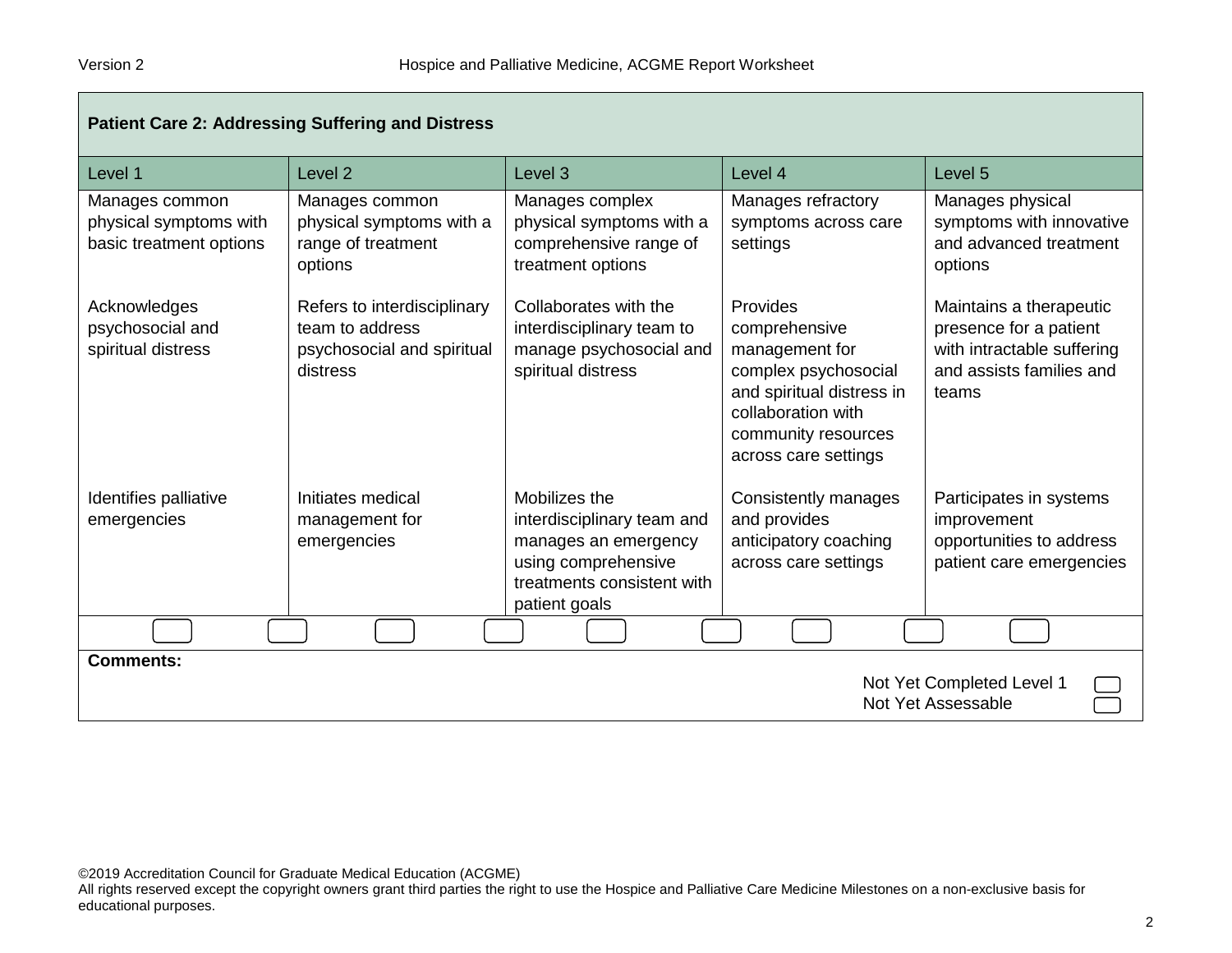| Patient Care 3: Withholding and/or Withdrawal of Life-Sustaining Therapies (LST)                                             |                                                                                                                              |                                                                                                                                    |                                                                                                                                                          |                                                                                                 |
|------------------------------------------------------------------------------------------------------------------------------|------------------------------------------------------------------------------------------------------------------------------|------------------------------------------------------------------------------------------------------------------------------------|----------------------------------------------------------------------------------------------------------------------------------------------------------|-------------------------------------------------------------------------------------------------|
| Level 1                                                                                                                      | Level <sub>2</sub>                                                                                                           | Level 3                                                                                                                            | Level 4                                                                                                                                                  | Level 5                                                                                         |
| <b>Identifies distress</b><br>associated with<br>withholding or<br>withdrawing artificial<br>nutrition or hydration<br>(ANH) | Identifies ethical, legal,<br>institutional, cultural, and<br>religious perspectives to<br>withholding or<br>withdrawing ANH | Develops a care plan<br>considering burdens and<br>benefits of withholding or<br>withdrawing ANH in<br>specific clinical scenarios | <b>Facilitates shared</b><br>decision making; plans<br>for withholding or<br>withdrawal of ANH;<br>provides support to<br>family/caregivers and<br>teams | Promotes best practices<br>in withholding or<br>withdrawal of ANH or LST<br>at the system level |
| Identifies distress<br>associated with<br>withholding or<br>withdrawing LST                                                  | Identifies ethical, legal,<br>institutional, cultural, and<br>religious perspectives to<br>withholding or<br>withdrawing LST | Manages withdrawal of<br>LST and manages<br>symptoms before, during,<br>and after withdrawal or in<br>lieu of withholding LST      | <b>Facilitates shared</b><br>decision making; plans<br>for withholding or<br>withdrawal of LST;<br>provides support to<br>family/caregivers and<br>teams |                                                                                                 |
|                                                                                                                              |                                                                                                                              |                                                                                                                                    |                                                                                                                                                          |                                                                                                 |
| <b>Comments:</b><br>Not Yet Completed Level 1<br>Not Yet Assessable                                                          |                                                                                                                              |                                                                                                                                    |                                                                                                                                                          |                                                                                                 |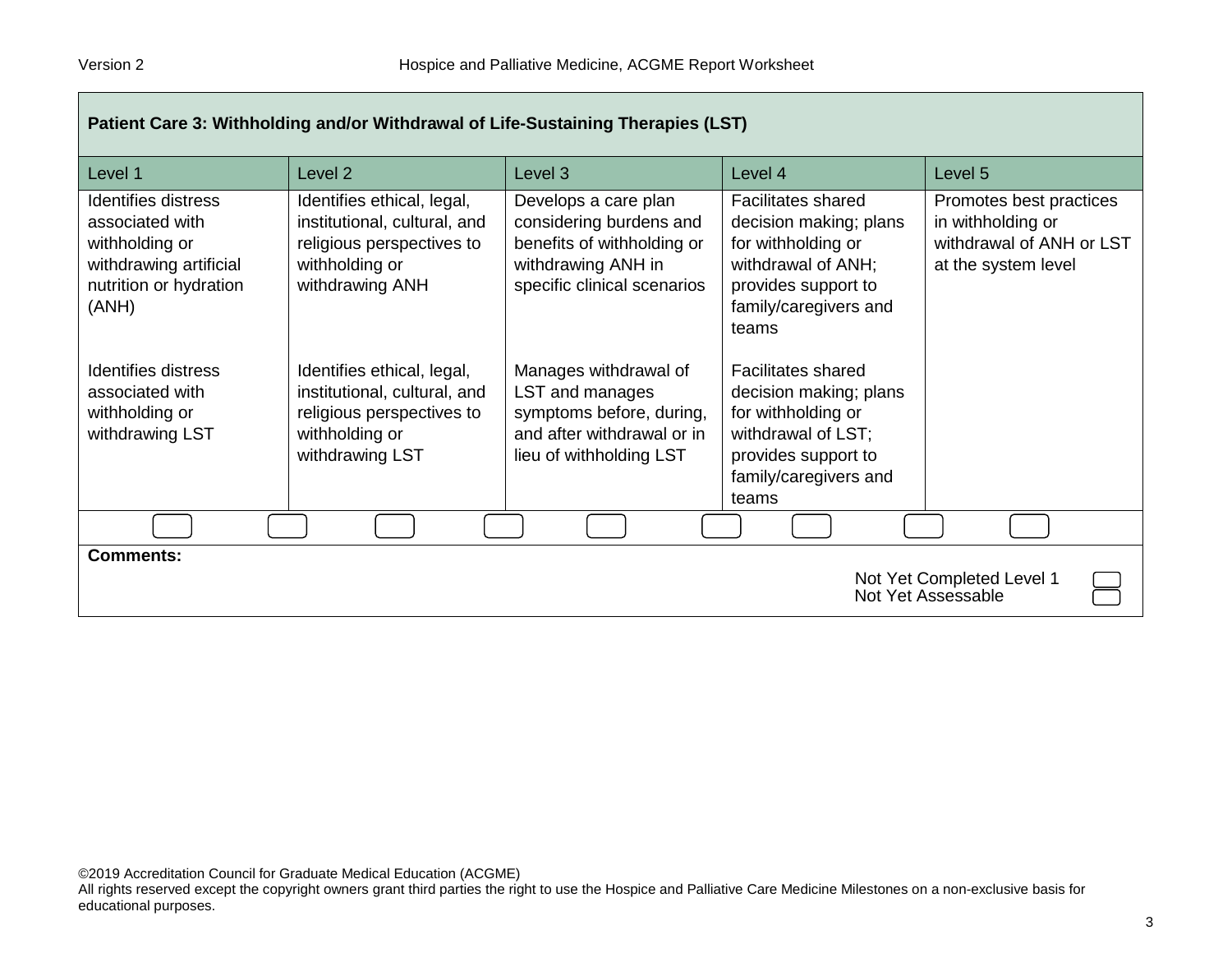| <b>Patient Care 4: Care of the Imminently Dying</b>                 |                                                                                                                                                                                 |                                                                                                           |                                                                                                                                                                                                                                        |                                                                                   |
|---------------------------------------------------------------------|---------------------------------------------------------------------------------------------------------------------------------------------------------------------------------|-----------------------------------------------------------------------------------------------------------|----------------------------------------------------------------------------------------------------------------------------------------------------------------------------------------------------------------------------------------|-----------------------------------------------------------------------------------|
| Level 1                                                             | Level <sub>2</sub>                                                                                                                                                              | Level <sub>3</sub>                                                                                        | Level 4                                                                                                                                                                                                                                | Level <sub>5</sub>                                                                |
| Identifies signs and<br>symptoms of imminent<br>dying               | Identifies risk of and<br>manages common<br>symptoms for the<br>imminently dying                                                                                                | Manages evolving<br>symptoms in the context<br>of declining organ<br>function for the<br>imminently dying | Manages distressing<br>symptoms of imminent<br>death, including<br>complex and refractory<br>symptoms, across care<br>settings                                                                                                         | Promotes best practices<br>in care of the imminently<br>dying at the system level |
| Identifies patients and<br>families/caregivers in<br>distress       | Assesses the etiology of<br>psychosocial and spiritual<br>distress in patients and<br>families/caregivers and<br>uses the interdisciplinary<br>team to provide basic<br>support | Provides anticipatory<br>planning for patients,<br>families/caregivers and<br>teams                       | Provides culturally<br>sensitive and<br>developmentally<br>appropriate<br>psychosocial and<br>spiritual support to<br>distressed patients and<br>families/caregivers, and<br>identifies families at risk<br>for complex<br>bereavement |                                                                                   |
|                                                                     |                                                                                                                                                                                 |                                                                                                           |                                                                                                                                                                                                                                        |                                                                                   |
| <b>Comments:</b><br>Not Yet Completed Level 1<br>Not Yet Assessable |                                                                                                                                                                                 |                                                                                                           |                                                                                                                                                                                                                                        |                                                                                   |

#### **Patient Care**

The fellow is demonstrating satisfactory development of the knowledge, skill, and attitudes/behaviors needed to advance in the training program. He or she is demonstrating a learning trajectory that anticipates the achievement of competency for unsupervised practice that includes the delivery of safe, effective, patient-centered, timely, efficient, and equitable care.

Yes \_\_\_\_\_ No \_\_\_\_\_ Conditional on Improvement

**\*Only required for Internal Medicine based programs**

<sup>©2019</sup> Accreditation Council for Graduate Medical Education (ACGME)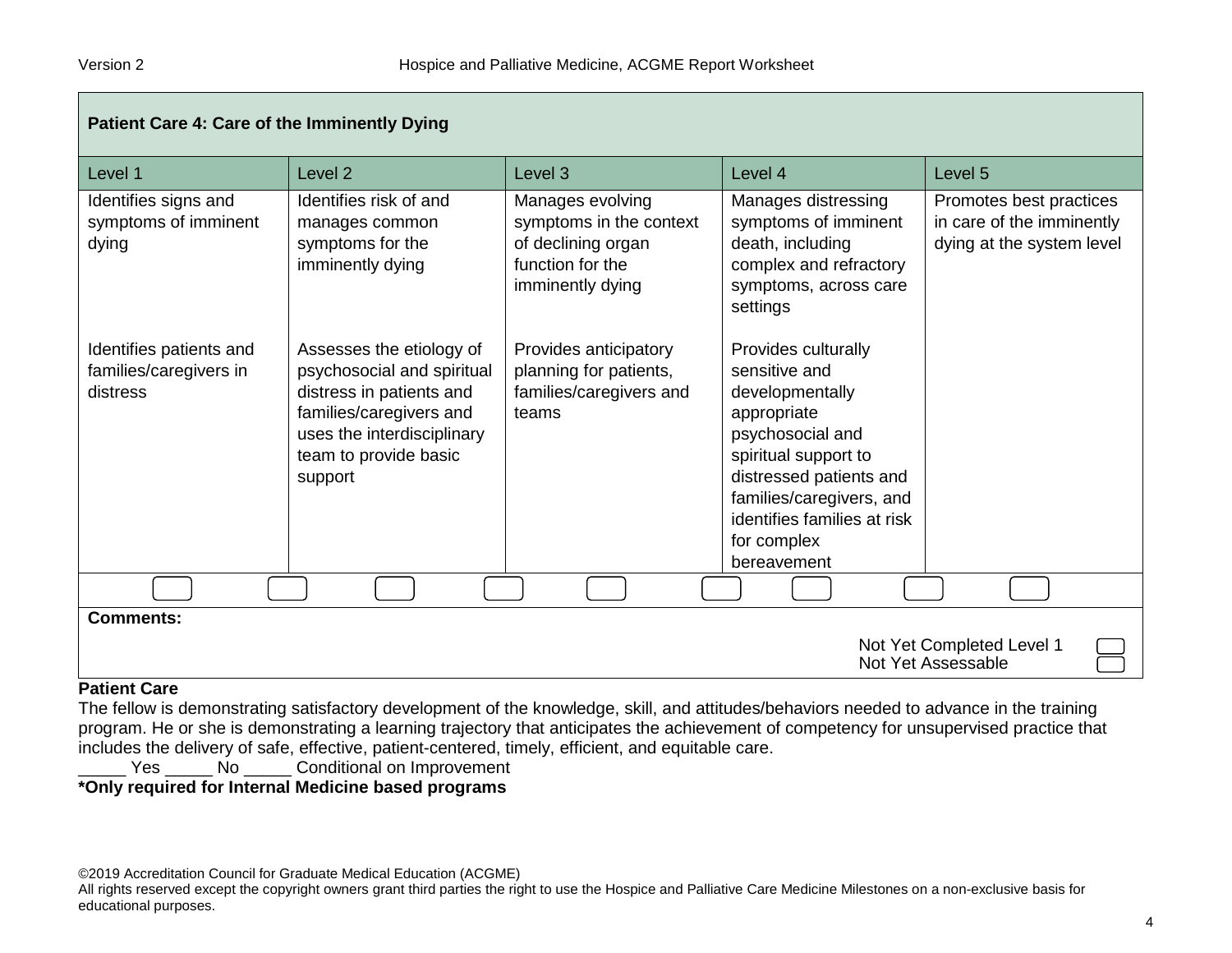| Medical Knowledge 1: Disease Trajectories and Formulation of Prognosis in Serious Illness |                                                                                                     |                                                                                                                         |                                                                                                                                              |                                                                                  |
|-------------------------------------------------------------------------------------------|-----------------------------------------------------------------------------------------------------|-------------------------------------------------------------------------------------------------------------------------|----------------------------------------------------------------------------------------------------------------------------------------------|----------------------------------------------------------------------------------|
| Level 1                                                                                   | Level 2                                                                                             | Level <sub>3</sub>                                                                                                      | Level 4                                                                                                                                      | Level <sub>5</sub>                                                               |
| Recognizes common<br>illness trajectories                                                 | Identifies illness trajectory<br>of less common disease<br>and recognizes<br>prognostic uncertainty | Identifies potential impact<br>of treatment on the illness<br>trajectory                                                | Integrates modifying<br>factors on the illness<br>trajectory including<br>multi-morbidity,<br>psychosocial factors,<br>and functional status | Advances knowledge of<br>application or<br>prognostication in serious<br>illness |
| Identifies prognostic<br>formulation as a key<br>element for shared<br>decision making    | Identifies and describes<br>prognostic factors, tools,<br>and models                                | Formulates a prognosis<br>by integrating prognostic<br>factors, tools, and<br>models, recognizing<br><b>limitations</b> | Facilitates consensus<br>on prognosis in<br>collaboration with other<br>care providers                                                       |                                                                                  |
|                                                                                           |                                                                                                     |                                                                                                                         |                                                                                                                                              |                                                                                  |
| <b>Comments:</b><br>Not Yet Completed Level 1<br>Not Yet Assessable                       |                                                                                                     |                                                                                                                         |                                                                                                                                              |                                                                                  |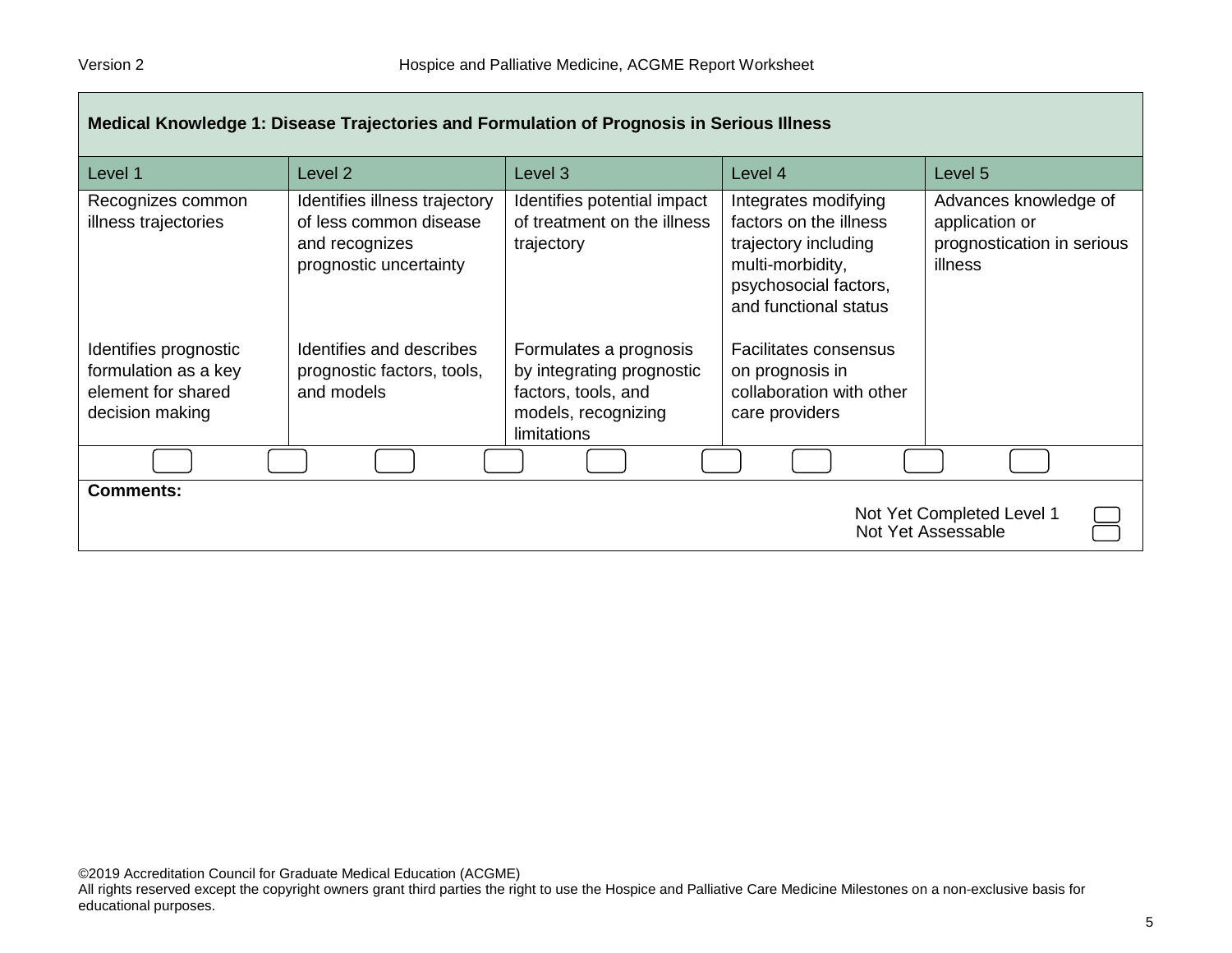**The Company** 

| Medical Knowledge 2: Palliative Management of Pain Symptoms     |                                                                                               |                                                                                                                                                              |                                                                                                                                                                              |                                                                        |
|-----------------------------------------------------------------|-----------------------------------------------------------------------------------------------|--------------------------------------------------------------------------------------------------------------------------------------------------------------|------------------------------------------------------------------------------------------------------------------------------------------------------------------------------|------------------------------------------------------------------------|
| Level 1                                                         | Level <sub>2</sub>                                                                            | Level <sub>3</sub>                                                                                                                                           | Level 4                                                                                                                                                                      | Level <sub>5</sub>                                                     |
| Lists commonly available<br>opioid and non-opioid<br>analgesics | Describes indications and<br>use of opioid and non-<br>opioid analgesics                      | Demonstrates knowledge<br>of mechanism of action,<br>metabolism, adverse<br>effects, interactions, and<br>conversions of opioid and<br>non-opioid analgesics | Demonstrates detailed<br>knowledge of<br>pharmacology of opioid<br>and non-opioid<br>analgesics with risks<br>and benefits related to<br>specific patient<br>characteristics | Advances knowledge<br>about pain management<br>for palliative patients |
| Lists non-pharmacologic<br>interventions for pain               | Describes indications of<br>use of non-pharmacologic<br>interventions for pain                | Describes locally<br>available non-<br>pharmacologic<br>interventions of pain                                                                                | Demonstrates<br>evidence-based<br>knowledge of non-<br>pharmacologic<br>interventions                                                                                        |                                                                        |
| Lists procedural<br>interventions for pain                      | Describes indications for<br>some procedural and<br>advanced interventions to<br>address pain | Describes referral criteria<br>for locally available<br>procedural and advanced<br>interventions to address<br>pain                                          | Demonstrates detailed<br>knowledge of<br>appropriate procedural<br>and advanced<br>interventions to address<br>pain in specific patients                                     |                                                                        |
|                                                                 |                                                                                               |                                                                                                                                                              |                                                                                                                                                                              |                                                                        |
| <b>Comments:</b>                                                |                                                                                               |                                                                                                                                                              |                                                                                                                                                                              | Not Yet Completed Level 1<br>Not Yet Assessable                        |

©2019 Accreditation Council for Graduate Medical Education (ACGME)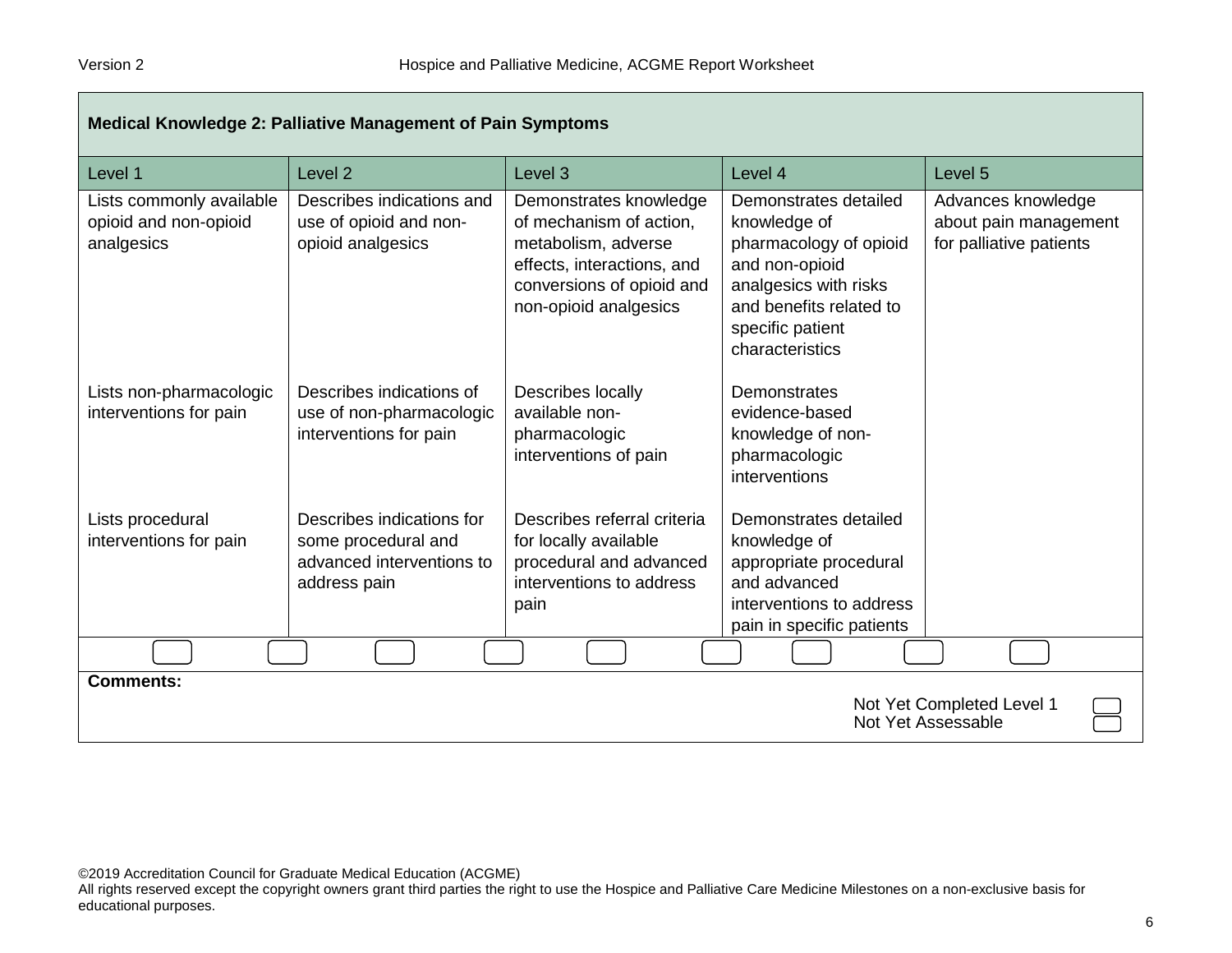| Medical Knowledge 3: Palliative Management of Non-Pain Symptoms     |                                                                                                               |                                                                                                                                                                                   |                                                                                                                                                                                |                                                                                            |  |
|---------------------------------------------------------------------|---------------------------------------------------------------------------------------------------------------|-----------------------------------------------------------------------------------------------------------------------------------------------------------------------------------|--------------------------------------------------------------------------------------------------------------------------------------------------------------------------------|--------------------------------------------------------------------------------------------|--|
| Level 1                                                             | Level <sub>2</sub>                                                                                            | Level <sub>3</sub>                                                                                                                                                                | Level 4                                                                                                                                                                        | Level <sub>5</sub>                                                                         |  |
| Lists commonly available<br>medications for non-pain<br>symptoms    | Descries indications and<br>use of medications for<br>non-pain symptoms                                       | Demonstrates knowledge<br>of mechanism of action,<br>metabolism, adverse<br>effects, interactions, and<br>conversions (if applicable)<br>of medications for non-<br>pain symptoms | Demonstrates detailed<br>knowledge of<br>pharmacology of<br>medications for non-<br>pain symptoms with<br>risks and benefits<br>related to specific<br>patient characteristics | Advances knowledge<br>about management for<br>non-pain symptoms for<br>palliative patients |  |
| Lists non-pharmacologic<br>interventions for non-<br>pain symptoms  | Describes indications and<br>use non-pharmacologic<br>interventions for non-pain<br>symptoms                  | Describes locally<br>available non-<br>pharmacologic<br>interventions for non-pain<br>symptoms                                                                                    | <b>Demonstrates</b><br>evidence-based<br>knowledge of non-<br>pharmacologic<br>interventions for non-<br>pain symptoms                                                         |                                                                                            |  |
| Lists procedural<br>interventions for non-<br>pain symptoms         | Describes indications for<br>some procedural and<br>advanced interventions to<br>address non-pain<br>symptoms | Describes referral criteria<br>for locally available<br>procedural and advanced<br>interventions to address<br>non-pain symptoms                                                  | Demonstrates detailed<br>knowledge of<br>appropriate procedural<br>and advanced<br>interventions to address<br>non-pain symptoms in<br>specific patients                       |                                                                                            |  |
|                                                                     |                                                                                                               |                                                                                                                                                                                   |                                                                                                                                                                                |                                                                                            |  |
| <b>Comments:</b><br>Not Yet Completed Level 1<br>Not Yet Assessable |                                                                                                               |                                                                                                                                                                                   |                                                                                                                                                                                |                                                                                            |  |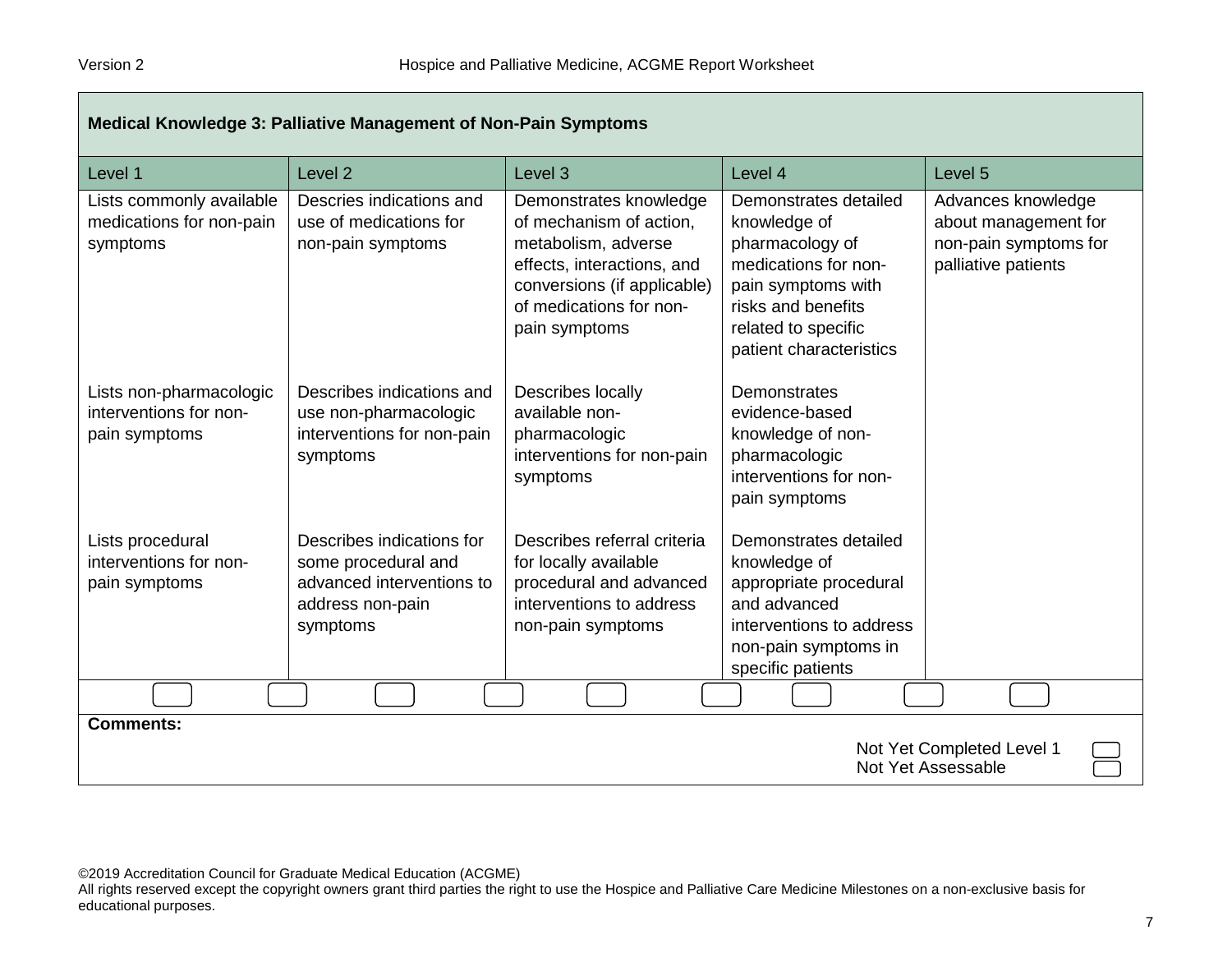#### **Medical Knowledge**

The fellow is demonstrating satisfactory development of the knowledge, skill, and attitudes/behaviors needed to advance in the training program. He or she is demonstrating a learning trajectory that anticipates the achievement of competency for unsupervised practice that includes the delivery of safe, effective, patient-centered, timely, efficient, and equitable care.

Yes \_\_\_\_\_ No \_\_\_\_\_ Conditional on Improvement

**\*Only required for Internal Medicine based programs**

©2019 Accreditation Council for Graduate Medical Education (ACGME)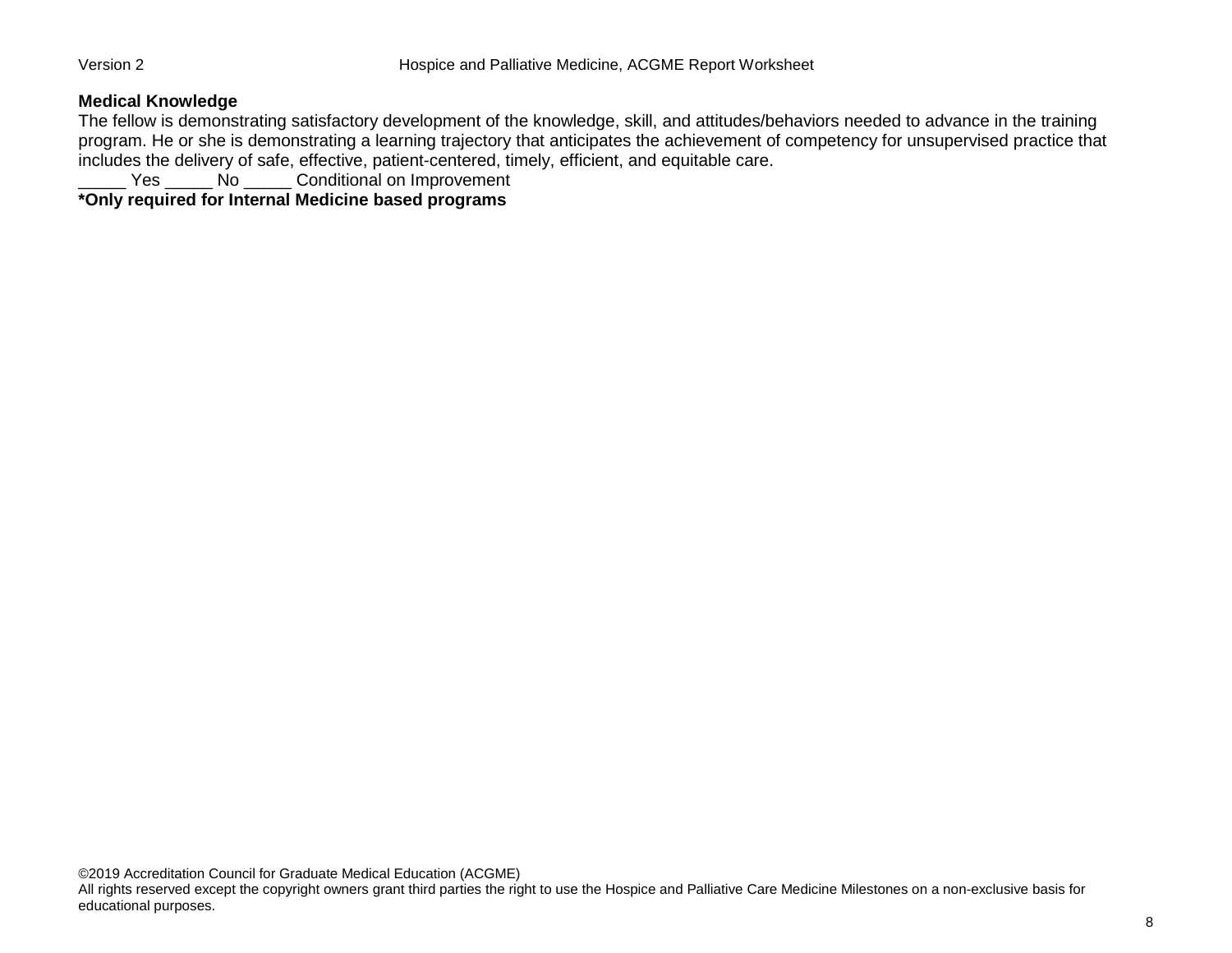| <b>Systems-Based Practice 1: Patient Safety and Quality Improvement</b>                   |                                                                                                          |                                                                                                             |                                                                                                                         |                                                                                                                       |
|-------------------------------------------------------------------------------------------|----------------------------------------------------------------------------------------------------------|-------------------------------------------------------------------------------------------------------------|-------------------------------------------------------------------------------------------------------------------------|-----------------------------------------------------------------------------------------------------------------------|
| Level 1                                                                                   | Level <sub>2</sub>                                                                                       | Level <sub>3</sub>                                                                                          | Level 4                                                                                                                 | Level <sub>5</sub>                                                                                                    |
| Demonstrates<br>knowledge of common<br>patient safety events                              | Identifies system factors<br>that lead to patient safety<br>events                                       | Participates in analysis of<br>patient safety events<br>(simulated or actual)                               | Conducts analysis of<br>patient safety events<br>and offers error<br>prevention strategies<br>(simulated or actual)     | Actively engages teams<br>and processes to modify<br>systems to prevent<br>patient safety events                      |
| Demonstrates<br>knowledge of how to<br>report patient safety<br>events                    | Reports patient safety<br>events through<br>institutional reporting<br>systems (actual or<br>simulated)  | Participates in disclosure<br>of patient safety events to<br>patients and families<br>(simulated or actual) | Discloses patient safety<br>events to patients and<br>families (simulated or<br>actual)                                 | Role models or mentors<br>others in the disclosure of<br>patient safety events                                        |
| Demonstrates<br>knowledge of basic<br>quality improvement<br>methodologies and<br>metrics | Describes local quality<br>improvement initiatives<br>(e.g., advance directives,<br>hospice length stay) | Participates in local<br>quality improvement<br>initiatives                                                 | Demonstrates the skills<br>required to identify,<br>develop, implement,<br>and analyze a quality<br>improvement project | Creates, implements, and<br>assesses quality<br>improvement initiatives at<br>the institutional or<br>community level |
|                                                                                           |                                                                                                          |                                                                                                             |                                                                                                                         |                                                                                                                       |
| <b>Comments:</b>                                                                          |                                                                                                          |                                                                                                             |                                                                                                                         | Not Yet Completed Level 1                                                                                             |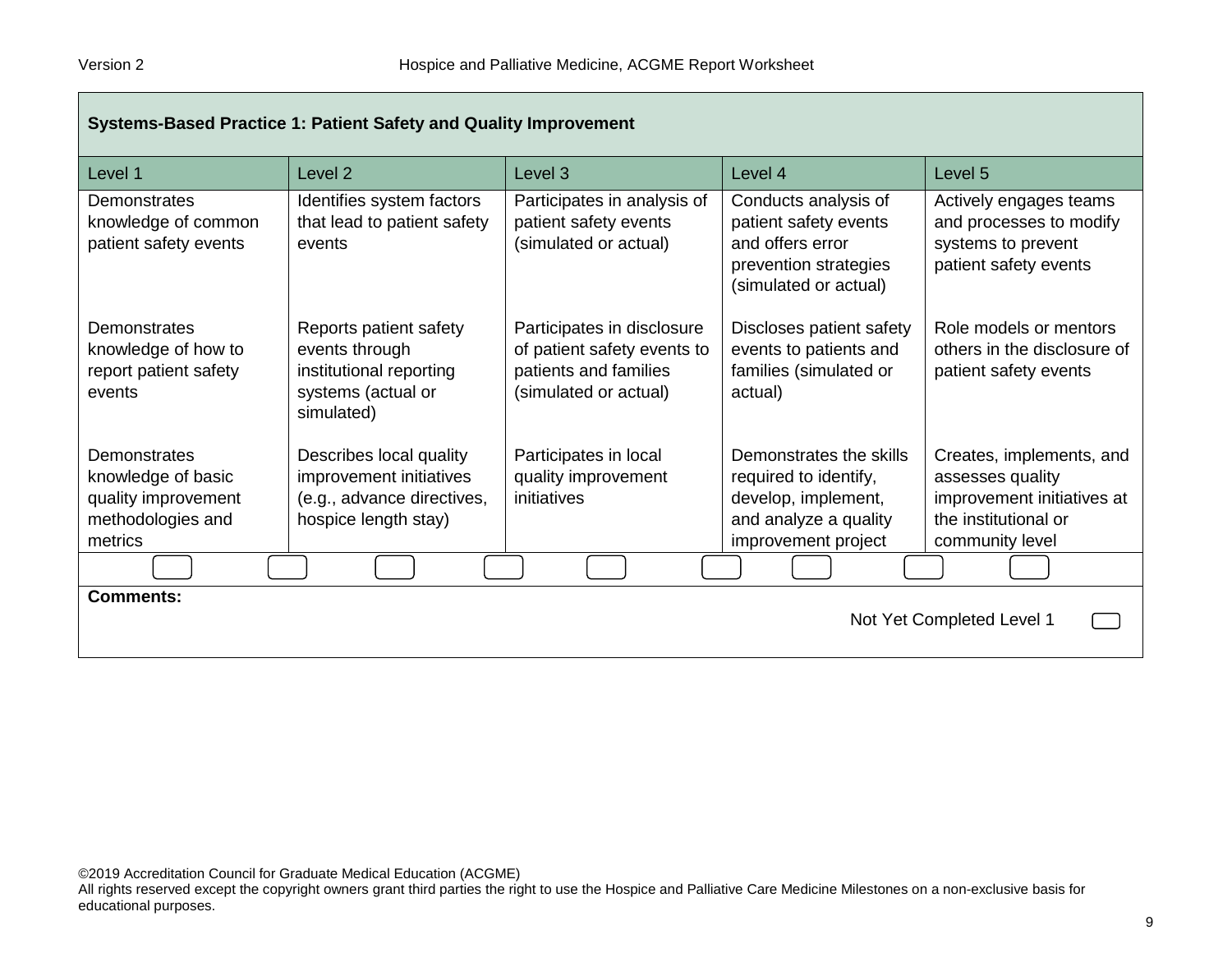| Systems-Based Practice 2: System Navigation for Patient-Centered Care                     |                                                                                                                                    |                                                                                                                                                                               |                                                                                                                                                                                   |                                                                                                                                 |
|-------------------------------------------------------------------------------------------|------------------------------------------------------------------------------------------------------------------------------------|-------------------------------------------------------------------------------------------------------------------------------------------------------------------------------|-----------------------------------------------------------------------------------------------------------------------------------------------------------------------------------|---------------------------------------------------------------------------------------------------------------------------------|
| Level 1                                                                                   | Level 2                                                                                                                            | Level 3                                                                                                                                                                       | Level 4                                                                                                                                                                           | Level 5                                                                                                                         |
| <b>Demonstrates</b><br>knowledge of care<br>coordination                                  | Coordinates care of<br>patients in routine clinical<br>situations effectively using<br>the roles of the<br>interprofessional teams | Coordinates care of<br>patients in complex<br>clinical situations<br>effectively incorporating<br>patient and family goals,<br>illness trajectory, and<br>available resources | Role models effective<br>coordination of patient-<br>centered care among<br>different disciplines and<br>specialties                                                              | Analyses the process of<br>care coordination and<br>leads in the design and<br>implementation of<br>improvements                |
| Identifies key elements<br>for safe and effective<br>transitions of care and<br>hand-offs | Performs safe and<br>effective transitions of<br>care/hand-offs in routine<br>clinical situations                                  | Performs safe and<br>effective transitions of<br>care/hand-offs in complex<br>clinical situations                                                                             | Role models and<br>advocates for safe and<br>effective transitions of<br>care/hand-offs within<br>and across health care<br>delivery systems,<br>including outpatient<br>settings | Improves quality of<br>transitions of care within<br>and across health care<br>delivery systems to<br>optimize patient outcomes |
| Demonstrates<br>knowledge of population<br>and community health<br>needs and disparities  | Identifies specific<br>population and<br>community health needs<br>and inequities for the local<br>population                      | Uses local resources<br>effectively to meet the<br>needs of a patient<br>population and<br>community                                                                          | Participates in changing<br>and adapting practice to<br>provide for the needs of<br>specific populations                                                                          | Leads innovations and<br>advocates for populations<br>and communities with<br>health care inequities                            |
|                                                                                           |                                                                                                                                    |                                                                                                                                                                               |                                                                                                                                                                                   |                                                                                                                                 |
| <b>Comments:</b><br>Not Yet Completed Level 1                                             |                                                                                                                                    |                                                                                                                                                                               |                                                                                                                                                                                   |                                                                                                                                 |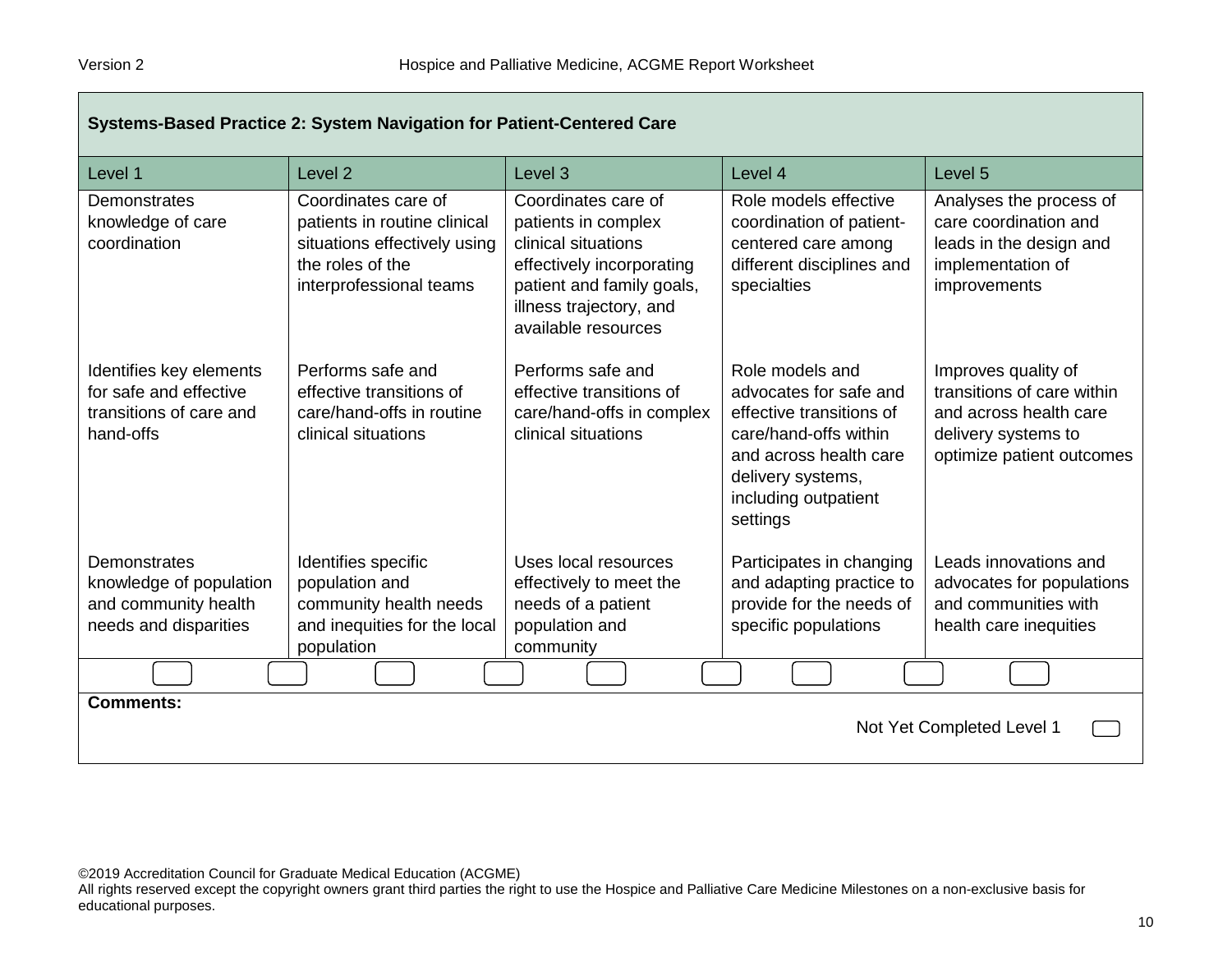| Systems-Based Practice 3: Physician Role within Health Care Systems                                                                                       |                                                                                                                                         |                                                                                                                               |                                                                                                                                                                       |                                                                                                                                                     |
|-----------------------------------------------------------------------------------------------------------------------------------------------------------|-----------------------------------------------------------------------------------------------------------------------------------------|-------------------------------------------------------------------------------------------------------------------------------|-----------------------------------------------------------------------------------------------------------------------------------------------------------------------|-----------------------------------------------------------------------------------------------------------------------------------------------------|
| Level 1                                                                                                                                                   | Level <sub>2</sub>                                                                                                                      | Level 3                                                                                                                       | Level 4                                                                                                                                                               | Level 5                                                                                                                                             |
| Identifies components of<br>the complex health care<br>system                                                                                             | Describes the physician's<br>role and how the<br>interrelated components<br>of the complex health<br>care system impact<br>patient care | Analyzes how personal<br>practice affects the<br>system (e.g., length of<br>stay, readmission rates,<br>prescribing patterns) | Manages the<br>interrelated components<br>of the complex health<br>care systems for<br>patient- and family-<br>centered, efficient, and<br>effective patient care     | Advocates for or leads<br>change to enhance<br>systems for patient- and<br>family-centered, high<br>value, efficient, and<br>effective patient care |
| Describes basic health<br>payment systems,<br>including government,<br>private, public, and<br>uninsured care, as well<br>as different practice<br>models | Describes payment model<br>for serious illness (e.g.,<br>hospice, palliative care,<br>rehab, concurrent care)                           | Uses shared decision<br>making in patient care,<br>taking into consideration<br>payment models                                | Advocates for patient<br>care, understanding the<br>limitations of each<br>patient's payment<br>model (e.g., community<br>resources, patient<br>assistance resources) | Participates in advocacy<br>activities for health policy<br>to better align payment<br>systems with high-value<br>care                              |
|                                                                                                                                                           | Describes models of<br>hospice and palliative<br>care practice                                                                          | Identifies resources for<br>transition to independent<br>practice                                                             | Describes resources for<br>leadership and program<br>development and<br>effectively plans for<br>transition to<br>independent practice                                |                                                                                                                                                     |
|                                                                                                                                                           |                                                                                                                                         |                                                                                                                               |                                                                                                                                                                       |                                                                                                                                                     |
| <b>Comments:</b><br>Not Yet Completed Level 1                                                                                                             |                                                                                                                                         |                                                                                                                               |                                                                                                                                                                       |                                                                                                                                                     |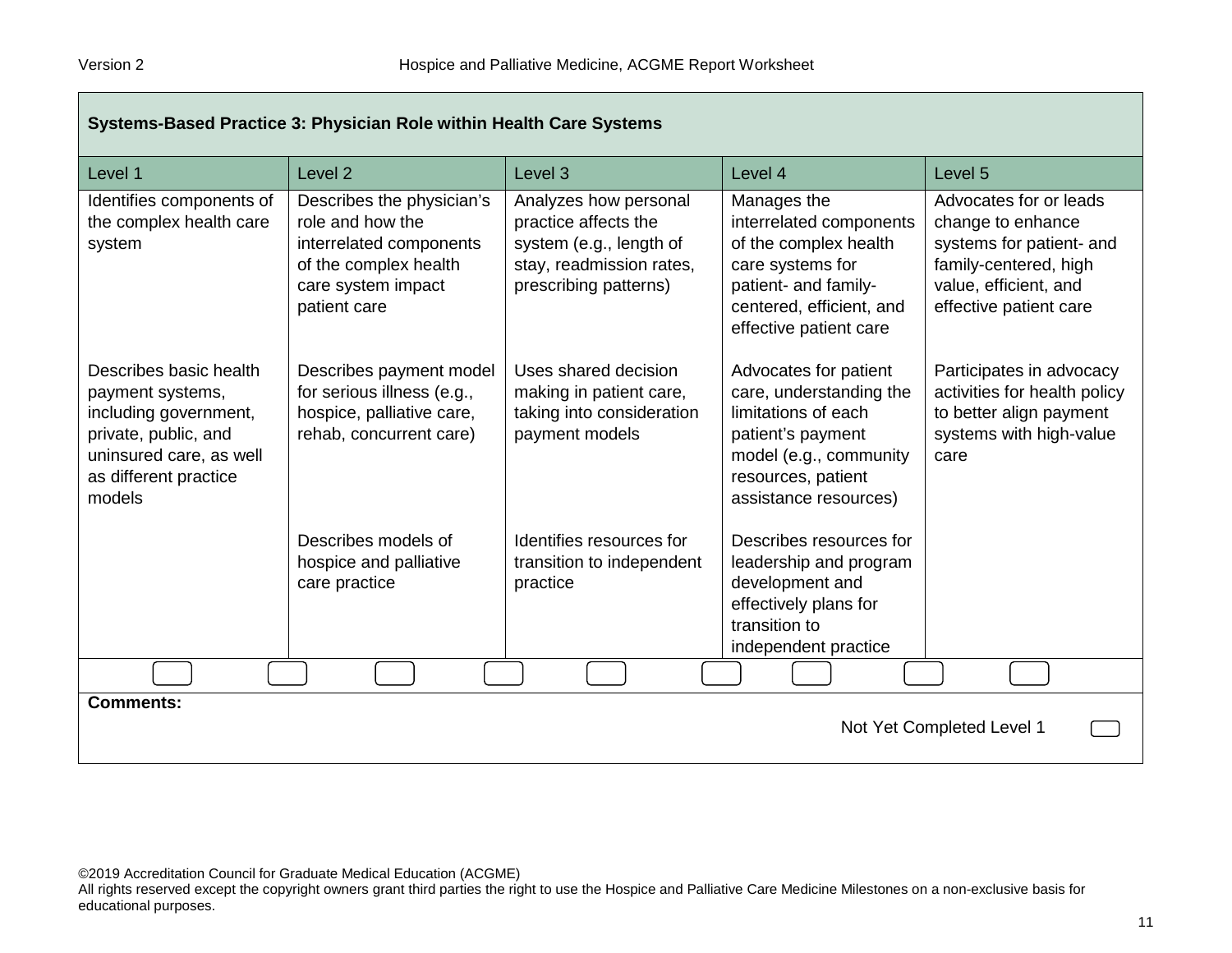| <b>Systems-Based Practice 4: Hospice</b>                                                                              |                                                                                                                                                                                                  |                                                                                                                                                                                                                                               |                                                                                                                                                    |                                                                                          |
|-----------------------------------------------------------------------------------------------------------------------|--------------------------------------------------------------------------------------------------------------------------------------------------------------------------------------------------|-----------------------------------------------------------------------------------------------------------------------------------------------------------------------------------------------------------------------------------------------|----------------------------------------------------------------------------------------------------------------------------------------------------|------------------------------------------------------------------------------------------|
| Level 1                                                                                                               | Level <sub>2</sub>                                                                                                                                                                               | Level <sub>3</sub>                                                                                                                                                                                                                            | Level 4                                                                                                                                            | Level <sub>5</sub>                                                                       |
| Identifies the hospice<br>physician as having a<br>specific clinical role in<br>the hospice<br>interdisciplinary team | Describes key domains of<br>clinical competence for<br>hospice physicians<br>including interdisciplinary<br>teamwork, management<br>of physical symptoms,<br>and use of the hospice<br>formulary | Demonstrates clinical<br>competence in the role of<br>hospice physician<br>including interdisciplinary<br>teamwork, management<br>of physical symptoms,<br>and use of the hospice<br>formulary, with<br>supervision                           | Demonstrates clinical<br>competence in the role<br>of hospice physician<br>across all hospice<br>settings                                          | Teaches and role models<br>hospice care to non-<br>hospice physicians across<br>settings |
| Identifies general<br>eligibility guidelines for<br>hospice care                                                      | Describes major<br>regulatory requirements<br>and guidelines for hospice<br>care including eligibility,<br>levels of care, and scope<br>of mandated services                                     | Demonstrates compliance<br>with regulatory<br>requirements and<br>guidelines for hospice<br>care, including<br>documentation, visits,<br>interdisciplinary team<br>oversight, and institutional<br>policy implementation,<br>with supervision | Demonstrates<br>compliance with<br>regulatory requirements<br>and guidelines in the<br>role of hospice<br>physician across all<br>hospice settings | Advocates locally,<br>regionally, or nationally<br>for the hospice model of<br>care      |
|                                                                                                                       |                                                                                                                                                                                                  |                                                                                                                                                                                                                                               |                                                                                                                                                    |                                                                                          |
| <b>Comments:</b><br>Not Yet Completed Level 1                                                                         |                                                                                                                                                                                                  |                                                                                                                                                                                                                                               |                                                                                                                                                    |                                                                                          |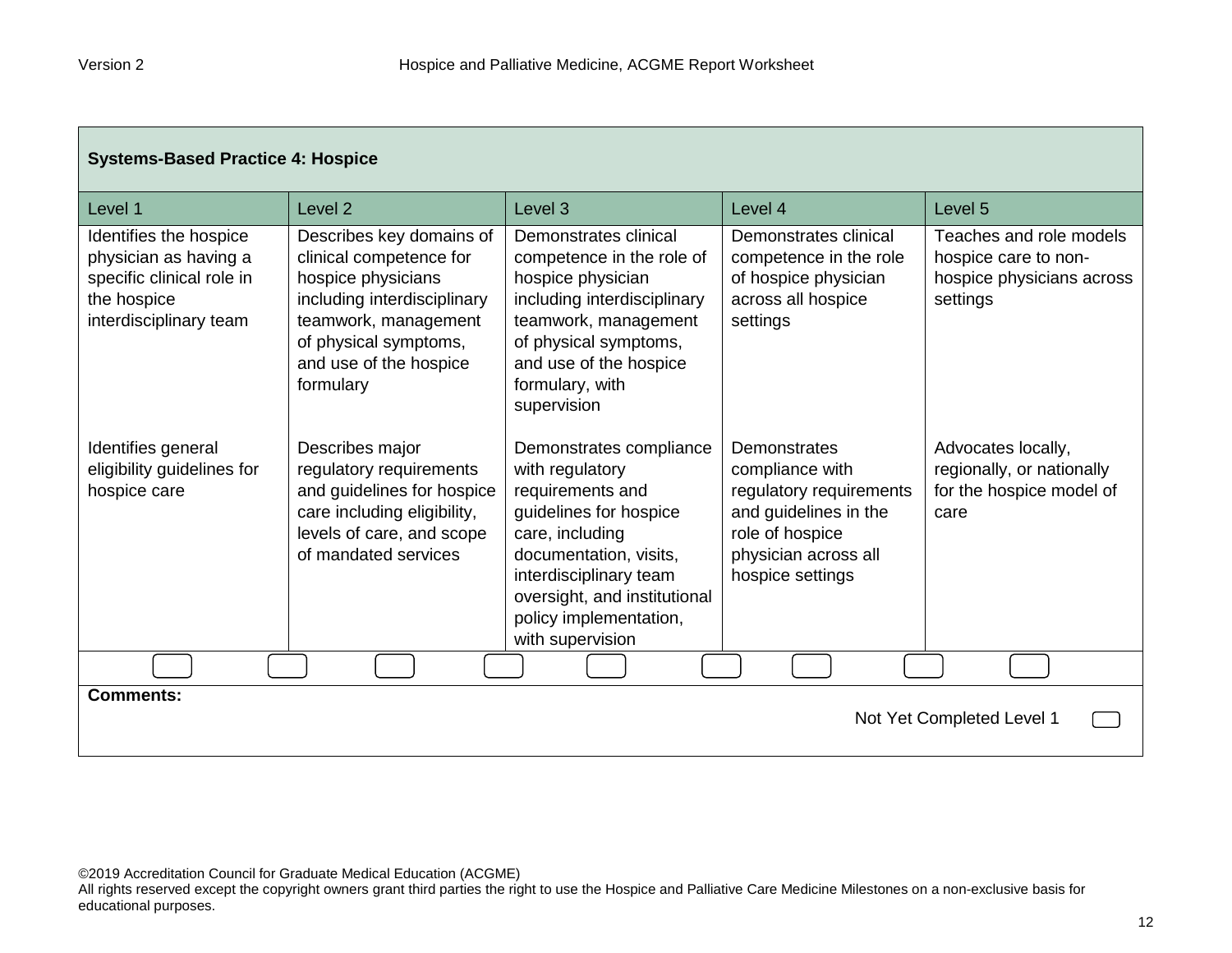#### **Systems-Based Practice**

The fellow is demonstrating satisfactory development of the knowledge, skill, and attitudes/behaviors needed to advance in the training program. He or she is demonstrating a learning trajectory that anticipates the achievement of competency for unsupervised practice that includes the delivery of safe, effective, patient-centered, timely, efficient, and equitable care.

Yes \_\_\_\_\_ No \_\_\_\_\_ Conditional on Improvement

**\*Only required for Internal Medicine based programs**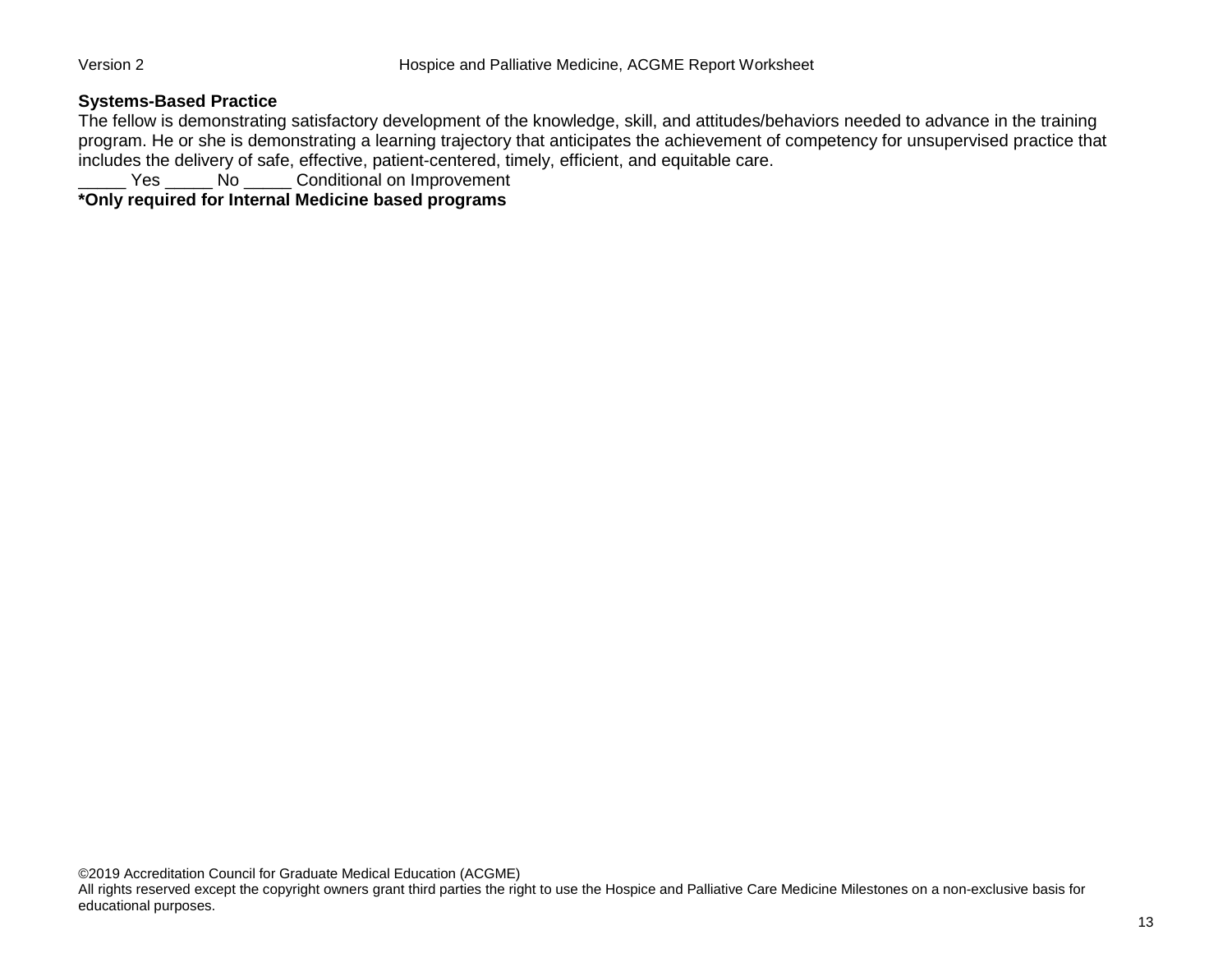| Practice-Based Learning and Improvement 1: Evidence-Based and Informed Practice        |                                                                                                                             |                                                                                                                                   |                                                                                                                                                                         |                                                                                                                                                                                    |  |
|----------------------------------------------------------------------------------------|-----------------------------------------------------------------------------------------------------------------------------|-----------------------------------------------------------------------------------------------------------------------------------|-------------------------------------------------------------------------------------------------------------------------------------------------------------------------|------------------------------------------------------------------------------------------------------------------------------------------------------------------------------------|--|
| Level 1                                                                                | Level <sub>2</sub>                                                                                                          | Level <sub>3</sub>                                                                                                                | Level 4                                                                                                                                                                 | Level 5                                                                                                                                                                            |  |
| Demonstrates how to<br>access and use available<br>evidence in routine<br>patient care | Articulates clinical<br>questions and elicits<br>patient preferences and<br>values in order to guide<br>evidence-based care | Locates and applies the<br>best available evidence,<br>integrated with patient<br>preferences and values to<br>guide patient care | Critically appraises and<br>applies evidence, even<br>in the face of<br>uncertainty and<br>conflicting evidence, to<br>guide care tailored to<br>the individual patient | Coaches others to<br>critically appraise and<br>apply evidence and<br>patient preferences and<br>values into clinical care,<br>and/or participates in the<br>developing guidelines |  |
|                                                                                        |                                                                                                                             |                                                                                                                                   |                                                                                                                                                                         |                                                                                                                                                                                    |  |
| <b>Comments:</b><br>Not Yet Completed Level 1                                          |                                                                                                                             |                                                                                                                                   |                                                                                                                                                                         |                                                                                                                                                                                    |  |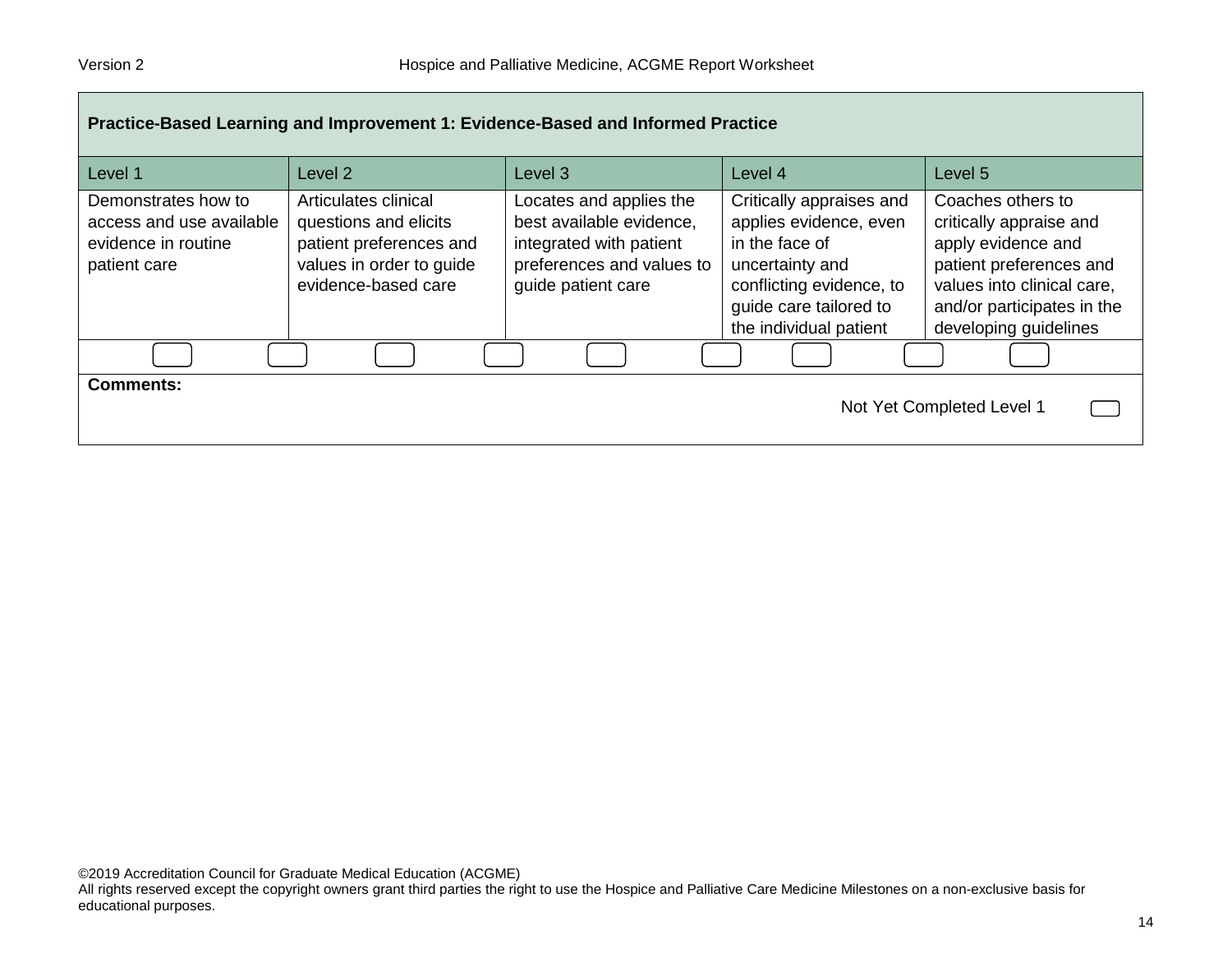| Practice-Based Learning and Improvement 2: Reflective Practice and Commitment to Personal Growth   |                                                                                                                        |                                                                                                                                                              |                                                                                                                                                             |                                                                                            |
|----------------------------------------------------------------------------------------------------|------------------------------------------------------------------------------------------------------------------------|--------------------------------------------------------------------------------------------------------------------------------------------------------------|-------------------------------------------------------------------------------------------------------------------------------------------------------------|--------------------------------------------------------------------------------------------|
| Level 1                                                                                            | Level <sub>2</sub>                                                                                                     | Level 3                                                                                                                                                      | Level 4                                                                                                                                                     | Level 5                                                                                    |
| Accepts responsibility for<br>personal and<br>professional<br>development by<br>establishing goals | Demonstrates openness<br>to performance data<br>(feedback and other<br>input) in order to inform<br>goals              | Seeks performance data<br>episodically, with<br>adaptability and humility                                                                                    | Intentionally seeks<br>performance data<br>consistently, with<br>adaptability and humility                                                                  | Role models consistently<br>seeking performance<br>data, with adaptability and<br>humility |
| Identifies gap(s) between<br>expectations and actual<br>performance                                | Analyzes and reflects on<br>the factors that contribute<br>to gap(s) between<br>expectations and actual<br>performance | Analyzes, reflects on, and<br>institutes behavioral<br>change(s) to narrow the<br>gap(s) between<br>expectations and actual<br>performance, with<br>guidance | Independently analyzes,<br>reflects on, and<br>institutes behavioral<br>change(s) to narrow the<br>gap(s) between<br>expectations and actual<br>performance | Coaches others on<br>reflective practice                                                   |
| Actively seeks<br>opportunities to improve                                                         | Designs and implements<br>a learning plan, with<br>prompting                                                           | Independently creates<br>and implements a<br>learning plan                                                                                                   | Uses performance data<br>to measure the<br>effectiveness of the<br>learning plan and, when<br>necessary, improves it                                        | Facilitates the design and<br>implementation of<br>learning plans for others               |
|                                                                                                    |                                                                                                                        |                                                                                                                                                              |                                                                                                                                                             |                                                                                            |
| <b>Comments:</b><br>Not Yet Completed Level 1                                                      |                                                                                                                        |                                                                                                                                                              |                                                                                                                                                             |                                                                                            |

#### **Practice-Based Learning and Improvement**

The fellow is demonstrating satisfactory development of the knowledge, skill, and attitudes/behaviors needed to advance in the training program. He or she is demonstrating a learning trajectory that anticipates the achievement of competency for unsupervised practice that includes the delivery of safe, effective, patient-centered, timely, efficient, and equitable care.

Yes No Conditional on Improvement

**\*Only required for Internal Medicine based programs**

<sup>©2019</sup> Accreditation Council for Graduate Medical Education (ACGME)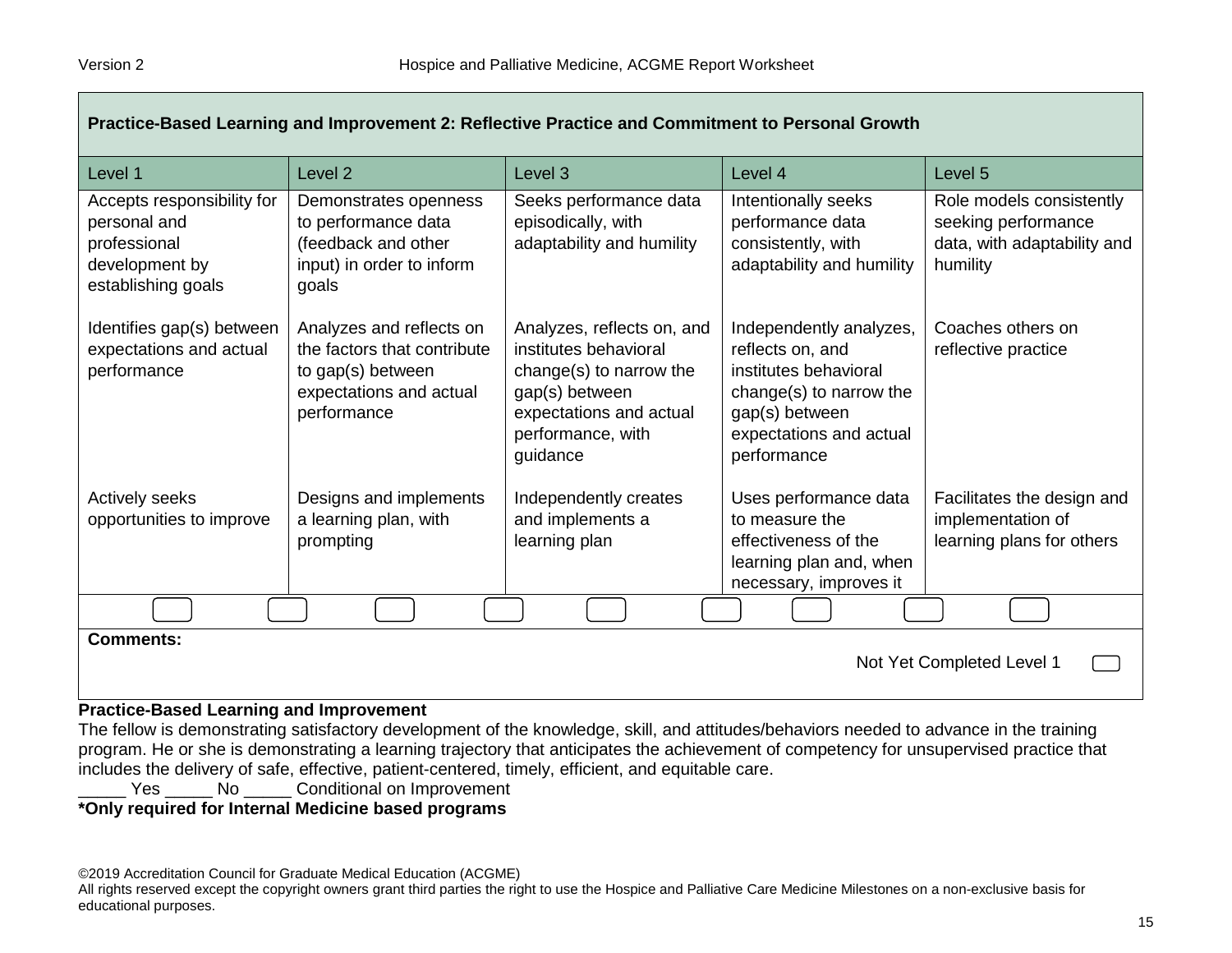| Professionalism 1: Professional Behavior and Ethical Principles                                                                                                                                                                                    |                                                                                                             |                                                                                       |                                                                                                                                                                                                                       |                                                                                                                                           |
|----------------------------------------------------------------------------------------------------------------------------------------------------------------------------------------------------------------------------------------------------|-------------------------------------------------------------------------------------------------------------|---------------------------------------------------------------------------------------|-----------------------------------------------------------------------------------------------------------------------------------------------------------------------------------------------------------------------|-------------------------------------------------------------------------------------------------------------------------------------------|
| Level 1                                                                                                                                                                                                                                            | Level <sub>2</sub>                                                                                          | Level <sub>3</sub>                                                                    | Level 4                                                                                                                                                                                                               | Level 5                                                                                                                                   |
| Identifies and describes<br>potential triggers and<br>reporting processes for<br>professionalism lapses                                                                                                                                            | Takes responsibility for<br>own professionalism<br>lapses                                                   | Demonstrates<br>professional behavior in<br>complex stressful<br>situations           | Recognizes and<br>intervenes in situations<br>that may trigger<br>professionalism lapses<br>in self and others                                                                                                        | Coaches others when<br>their behavior fails to<br>meet professional<br>expectations                                                       |
| Demonstrates<br>knowledge of the ethical<br>principles underlying<br>informed consent,<br>surrogate decision<br>making, advance<br>directives, confidentiality,<br>error disclosure,<br>stewardship of limited<br>resources, and related<br>topics | Demonstrates knowledge<br>of the ethical principles<br>underlying hospice and<br>palliative medicine issues | Analyzes and seeks help<br>in managing and<br>resolving complex ethical<br>situations | Collaborates with and<br>uses appropriate<br>resources for managing<br>and resolving ethical<br>dilemmas as needed<br>(e.g., ethics<br>consultations, literature<br>review, risk<br>management/legal<br>consultation) | Identifies and seeks to<br>address system-level<br>factors that induce or<br>exacerbate ethical<br>problems or impede their<br>resolution |
|                                                                                                                                                                                                                                                    |                                                                                                             |                                                                                       |                                                                                                                                                                                                                       |                                                                                                                                           |
| <b>Comments:</b><br>Not Yet Completed Level 1                                                                                                                                                                                                      |                                                                                                             |                                                                                       |                                                                                                                                                                                                                       |                                                                                                                                           |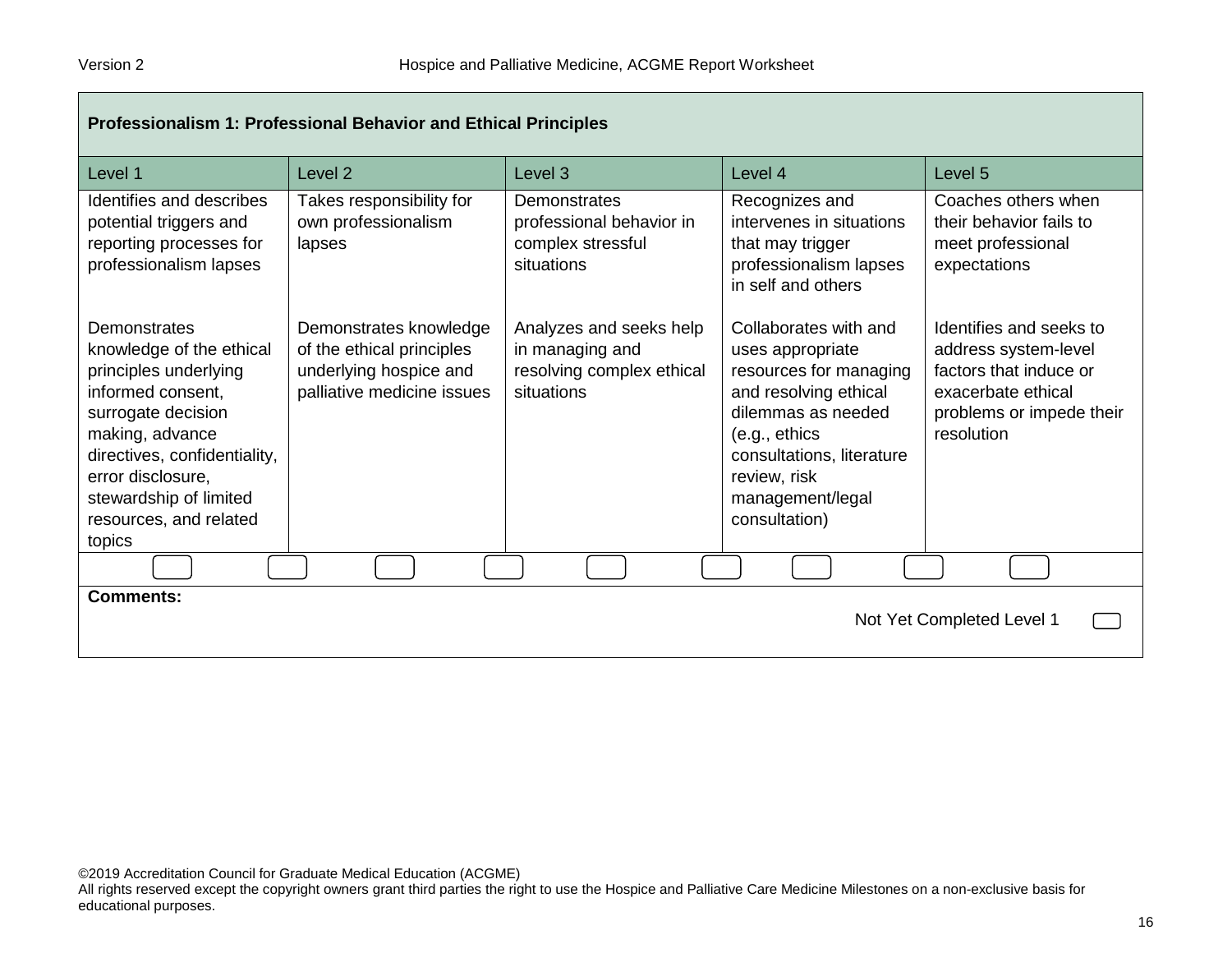| Professionalism 2: Accountability/Conscientiousness                                        |                                                                                                                               |                                                                                               |                                                                                                                                                 |                                                                                                                |  |
|--------------------------------------------------------------------------------------------|-------------------------------------------------------------------------------------------------------------------------------|-----------------------------------------------------------------------------------------------|-------------------------------------------------------------------------------------------------------------------------------------------------|----------------------------------------------------------------------------------------------------------------|--|
| Level 1                                                                                    | Level 2                                                                                                                       | Level <sub>3</sub>                                                                            | Level 4                                                                                                                                         | Level 5                                                                                                        |  |
| Responds promptly to<br>requests or reminders to<br>complete tasks and<br>responsibilities | Performs tasks and<br>responsibilities in a timely<br>manner with appropriate<br>attention to detail in<br>routine situations | Performs tasks and<br>responsibilities in<br>collaboration with the<br>interdisciplinary team | Addresses situations<br>that impacts the<br>interdisciplinary team's<br>ability to complete tasks<br>and responsibilities in a<br>timely manner | Proactively implements<br>strategies to ensure that<br>the needs of patients,<br>teams, and systems are<br>met |  |
|                                                                                            |                                                                                                                               |                                                                                               |                                                                                                                                                 |                                                                                                                |  |
| <b>Comments:</b><br>Not Yet Completed Level 1                                              |                                                                                                                               |                                                                                               |                                                                                                                                                 |                                                                                                                |  |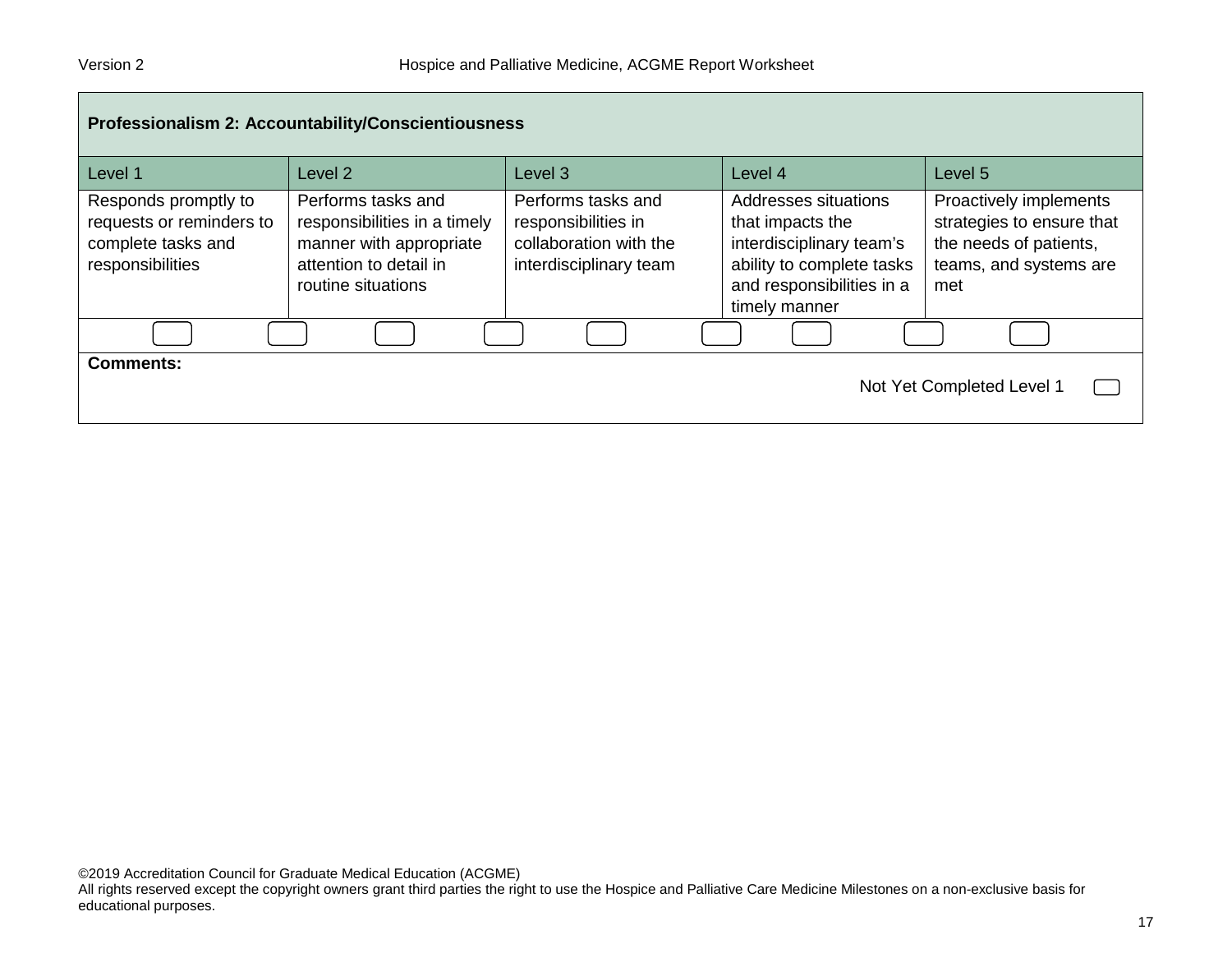| Professionalism 3: Self-Awareness and Help Seeking                                                         |                                                                                                           |                                                                                                                                                     |                                                                                                                                                                     |                                                                                                                                 |
|------------------------------------------------------------------------------------------------------------|-----------------------------------------------------------------------------------------------------------|-----------------------------------------------------------------------------------------------------------------------------------------------------|---------------------------------------------------------------------------------------------------------------------------------------------------------------------|---------------------------------------------------------------------------------------------------------------------------------|
| Level 1                                                                                                    | Level <sub>2</sub>                                                                                        | Level <sub>3</sub>                                                                                                                                  | Level 4                                                                                                                                                             | Level 5                                                                                                                         |
| Recognizes status of<br>personal and<br>professional well-being,<br>with assistance                        | Independently recognizes<br>status of personal and<br>professional well-being                             | Proposes a plan to<br>optimize personal and<br>professional well-being,<br>with assistance                                                          | Independently develops<br>a plan to optimize<br>personal and<br>professional well-being                                                                             | Coaches others when<br>emotional responses or<br>limitations in<br>knowledge/skills do not<br>meet professional<br>expectations |
| Recognizes limits in the<br>knowledge/skills of self<br>or team and values<br>feedback, with<br>assistance | Independently recognizes<br>limits in the<br>knowledge/skills of self or<br>team and welcomes<br>feedback | Receives and integrates<br>feedback into a plan to<br>remediate or improve<br>limits in the<br>knowledge/skills of self or<br>team, with assistance | Independently seeks,<br>receives, and integrates<br>feedback and develops<br>a plan to remediate or<br>improve limits in the<br>knowledge/skills of self<br>or team |                                                                                                                                 |
|                                                                                                            |                                                                                                           |                                                                                                                                                     |                                                                                                                                                                     |                                                                                                                                 |
| <b>Comments:</b><br>Not Yet Completed Level 1                                                              |                                                                                                           |                                                                                                                                                     |                                                                                                                                                                     |                                                                                                                                 |
| Professionalism                                                                                            |                                                                                                           |                                                                                                                                                     |                                                                                                                                                                     |                                                                                                                                 |

#### The fellow is demonstrating satisfactory development of the knowledge, skill, and attitudes/behaviors needed to advance in the training program. He or she is demonstrating a learning trajectory that anticipates the achievement of competency for unsupervised practice that includes the delivery of safe, effective, patient-centered, timely, efficient, and equitable care.

\_\_\_\_\_ Yes \_\_\_\_\_ No \_\_\_\_\_ Conditional on Improvement

#### **\*Only required for Internal Medicine based programs**

©2019 Accreditation Council for Graduate Medical Education (ACGME)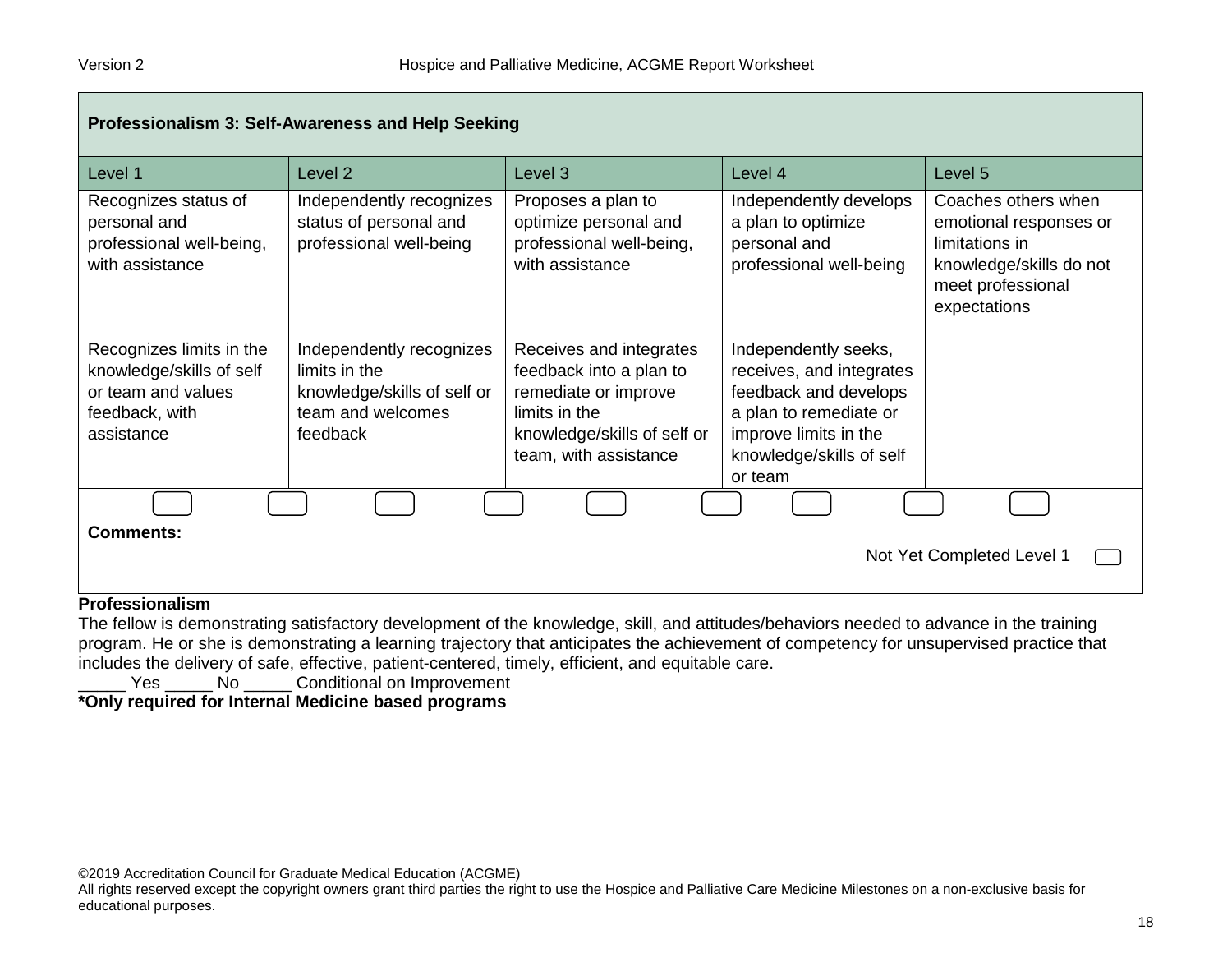**Contract Contract** 

| Interpersonal and Communication Skills 1: Patient- and Family-Centered Communication                                                                                          |                                                                                                                                    |                                                                                               |                                                                                                                                                 |                                                                                                                                                |
|-------------------------------------------------------------------------------------------------------------------------------------------------------------------------------|------------------------------------------------------------------------------------------------------------------------------------|-----------------------------------------------------------------------------------------------|-------------------------------------------------------------------------------------------------------------------------------------------------|------------------------------------------------------------------------------------------------------------------------------------------------|
| Level 1                                                                                                                                                                       | Level <sub>2</sub>                                                                                                                 | Level 3                                                                                       | Level 4                                                                                                                                         | Level 5                                                                                                                                        |
| Uses language and non-<br>verbal behavior to<br>demonstrate respect and<br>establish rapport                                                                                  | Establishes a therapeutic<br>relationship in<br>straightforward<br>encounters using active<br>listening and clear<br>language      | Establishes a therapeutic<br>relationship in challenging<br>patient/family encounters         | Easily establishes<br>therapeutic<br>relationships, with<br>attention to<br>patient/family concerns<br>and context, regardless<br>of complexity | Mentors others in<br>situational awareness and<br>critical self-reflection to<br>consistently develop<br>positive therapeutic<br>relationships |
| Identifies common<br>barriers to effective<br>communication (e.g.,<br>language, disability)<br>while accurately<br>communicating own role<br>within the health care<br>system | Identifies complex<br>barriers to effective<br>communication (e.g.,<br>developmental stage,<br>health literacy, cultural<br>norms) | Reflects on personal<br>biases and modifies<br>approach to minimize<br>communication barriers | Consistently recognizes<br>personal biases while<br>attempting to<br>proactively minimize<br>communication barriers                             | Mentors self-awareness<br>practice and educates<br>others to use a contextual<br>approach to minimize<br>communication barriers                |
|                                                                                                                                                                               |                                                                                                                                    |                                                                                               |                                                                                                                                                 |                                                                                                                                                |
| <b>Comments:</b><br>Not Yet Completed Level 1                                                                                                                                 |                                                                                                                                    |                                                                                               |                                                                                                                                                 |                                                                                                                                                |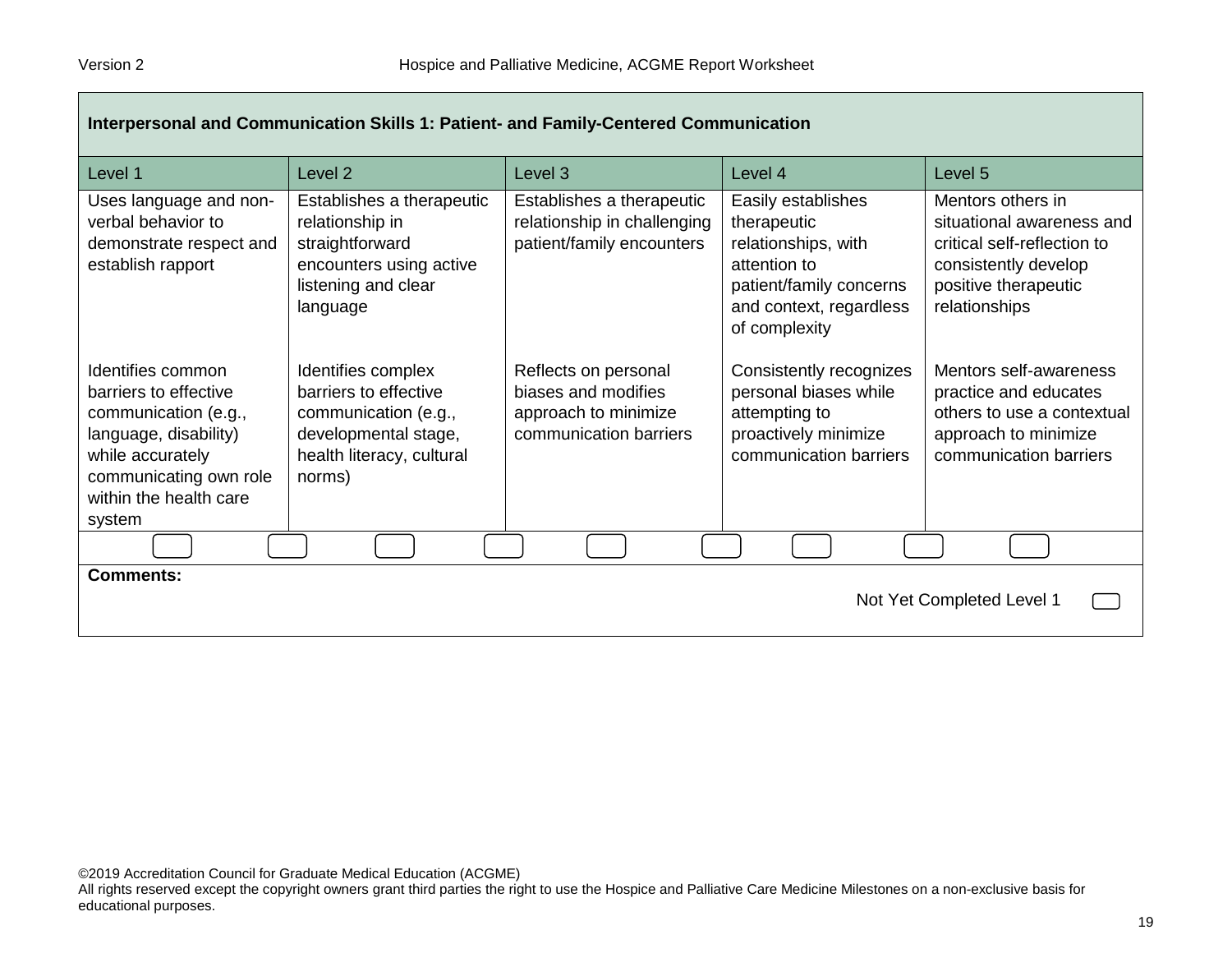| Interpersonal and Communication Skills 2: Interprofessional and Team Communication           |                                                                                                  |                                                                                              |                                                                                                                |                                                                                                                                                 |
|----------------------------------------------------------------------------------------------|--------------------------------------------------------------------------------------------------|----------------------------------------------------------------------------------------------|----------------------------------------------------------------------------------------------------------------|-------------------------------------------------------------------------------------------------------------------------------------------------|
| Level 1                                                                                      | Level <sub>2</sub>                                                                               | Level <sub>3</sub>                                                                           | Level 4                                                                                                        | Level <sub>5</sub>                                                                                                                              |
| Respectfully receives a<br>consultation request                                              | Clearly and concisely<br>responds to a<br>consultation request                                   | Checks understanding of<br>recommendations when<br>providing consultation                    | Integrates<br>recommendations from<br>different members of<br>the health care team to<br>optimize patient care | Role models flexible<br>communication strategies<br>that value input from all<br>health care team<br>members, resolving<br>conflict when needed |
| Understands and<br>respects the role and<br>function of<br>interdisciplinary team<br>members | Solicits insights from and<br>uses language that values<br>all interdisciplinary team<br>members | Integrates contributions<br>from the interdisciplinary<br>team members into the<br>care plan | Prevents and mediates<br>conflict and distress<br>among the<br>interdisciplinary team<br>members               | Fosters a culture of open<br>communication and<br>effective teamwork within<br>the interdisciplinary team                                       |
| Understands and                                                                              | Solicits insights from                                                                           | Integrates contributions                                                                     | Addresses conflict and                                                                                         | Attends to individual and                                                                                                                       |
| respects the role and<br>function of other health                                            | other health care teams<br>using language that                                                   | from other health care<br>team members into the                                              | distress among other<br>health care team                                                                       | team distress and<br>promotes resilience                                                                                                        |
| care teams                                                                                   | values all members                                                                               | care plan                                                                                    | members in complex<br>patient situations                                                                       | among other health care<br>teams                                                                                                                |
|                                                                                              |                                                                                                  |                                                                                              |                                                                                                                |                                                                                                                                                 |
| <b>Comments:</b><br>Not Yet Completed Level 1                                                |                                                                                                  |                                                                                              |                                                                                                                |                                                                                                                                                 |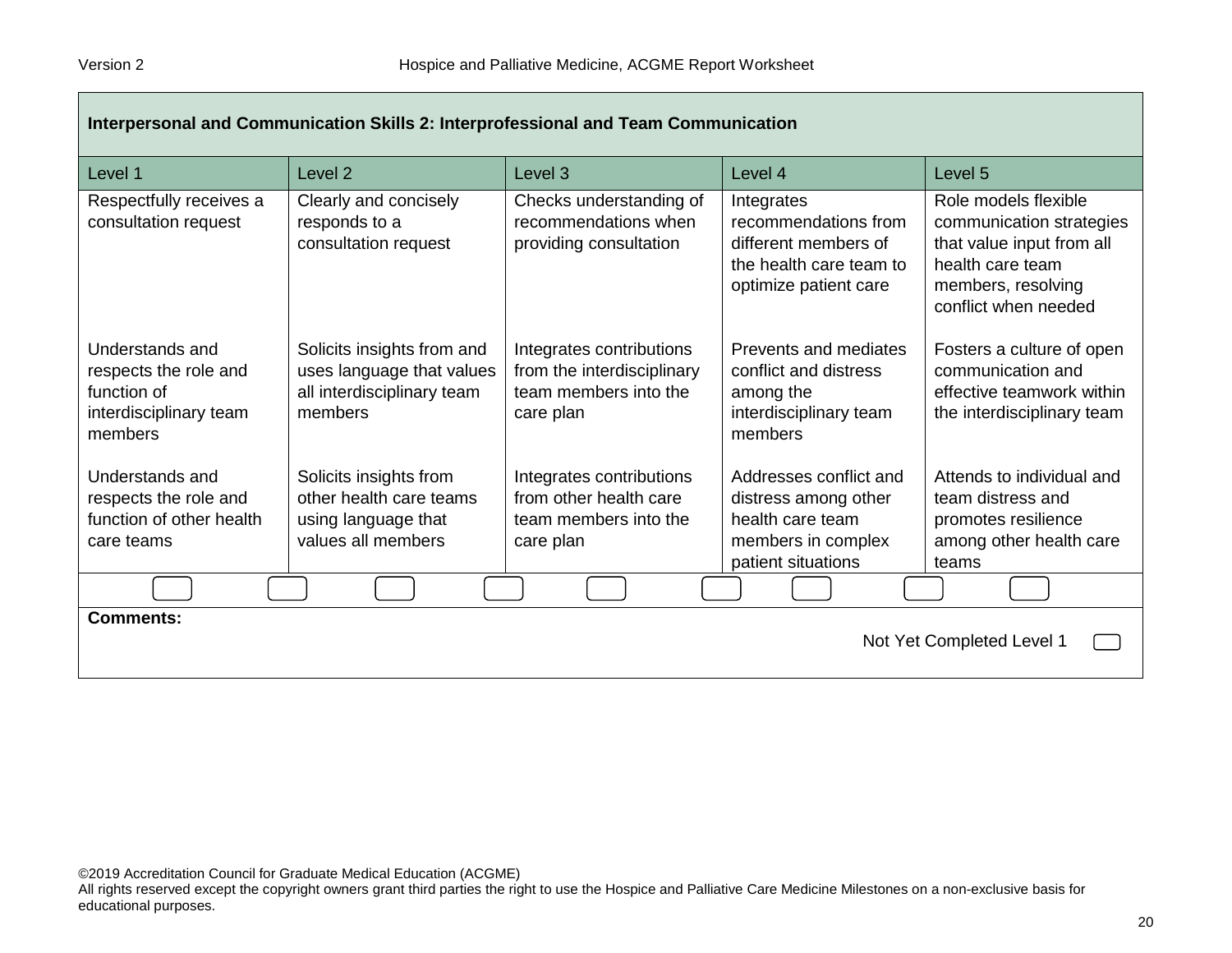| Interpersonal and Communication Skills 3: Communication with Health Care Systems                                                                  |                                                                                                             |                                                                                                                                                                                           |                                                                                                                                                        |                                                                                                                                                 |
|---------------------------------------------------------------------------------------------------------------------------------------------------|-------------------------------------------------------------------------------------------------------------|-------------------------------------------------------------------------------------------------------------------------------------------------------------------------------------------|--------------------------------------------------------------------------------------------------------------------------------------------------------|-------------------------------------------------------------------------------------------------------------------------------------------------|
| Level 1                                                                                                                                           | Level <sub>2</sub>                                                                                          | Level 3                                                                                                                                                                                   | Level 4                                                                                                                                                | Level 5                                                                                                                                         |
| Accurately records<br>information in the patient<br>record                                                                                        | Demonstrates organized<br>diagnostic and<br>therapeutic reasoning<br>through notes in the<br>patient record | Concisely reports<br>diagnostic and<br>therapeutic reasoning and<br>physician-patient<br>communications in the<br>patient record, including<br>goals of care and<br>advance care planning | Communicates clearly,<br>concisely, in a timely<br>manner, and in an<br>organized written form,<br>including anticipatory<br>guidance                  | Advocates for a systems<br>approach for consistent<br>documentation of<br>palliative care plan within<br>or across care settings                |
| Safeguards patient<br>personal health<br>information                                                                                              | Demonstrates accurate,<br>timely, and appropriate<br>use of documentation<br>shortcuts                      | Appropriately selects<br>direct (e.g., telephone, in-<br>person) and indirect (e.g.,<br>progress notes, text<br>messages) forms of<br>communication based on<br>context                   | Produces written or<br>verbal communication<br>(e.g., patient notes, e-<br>mail, etc.) that serves<br>as an example for<br>others to follow            | Guides departmental or<br>institutional<br>communication around<br>policies and procedures                                                      |
| Communicates through<br>appropriate channels as<br>required by institution<br>policy (e.g., patient<br>safety reports, cell<br>phone/pager usage) | Documents required data<br>in formats specified by<br>institutional policy                                  | Uses appropriate<br>channels to offer clear<br>and constructive<br>suggestions to improve<br>the system                                                                                   | Collaborates with the<br>interdisciplinary team to<br>initiate difficult<br>conversations with<br>appropriate<br>stakeholders to improve<br>the system | Facilitates dialogue<br>regarding systems issues<br>among larger community<br>stakeholders (e.g.,<br>institution, health care<br>system, field) |
|                                                                                                                                                   |                                                                                                             |                                                                                                                                                                                           |                                                                                                                                                        |                                                                                                                                                 |
| <b>Comments:</b><br>Not Yet Completed Level 1                                                                                                     |                                                                                                             |                                                                                                                                                                                           |                                                                                                                                                        |                                                                                                                                                 |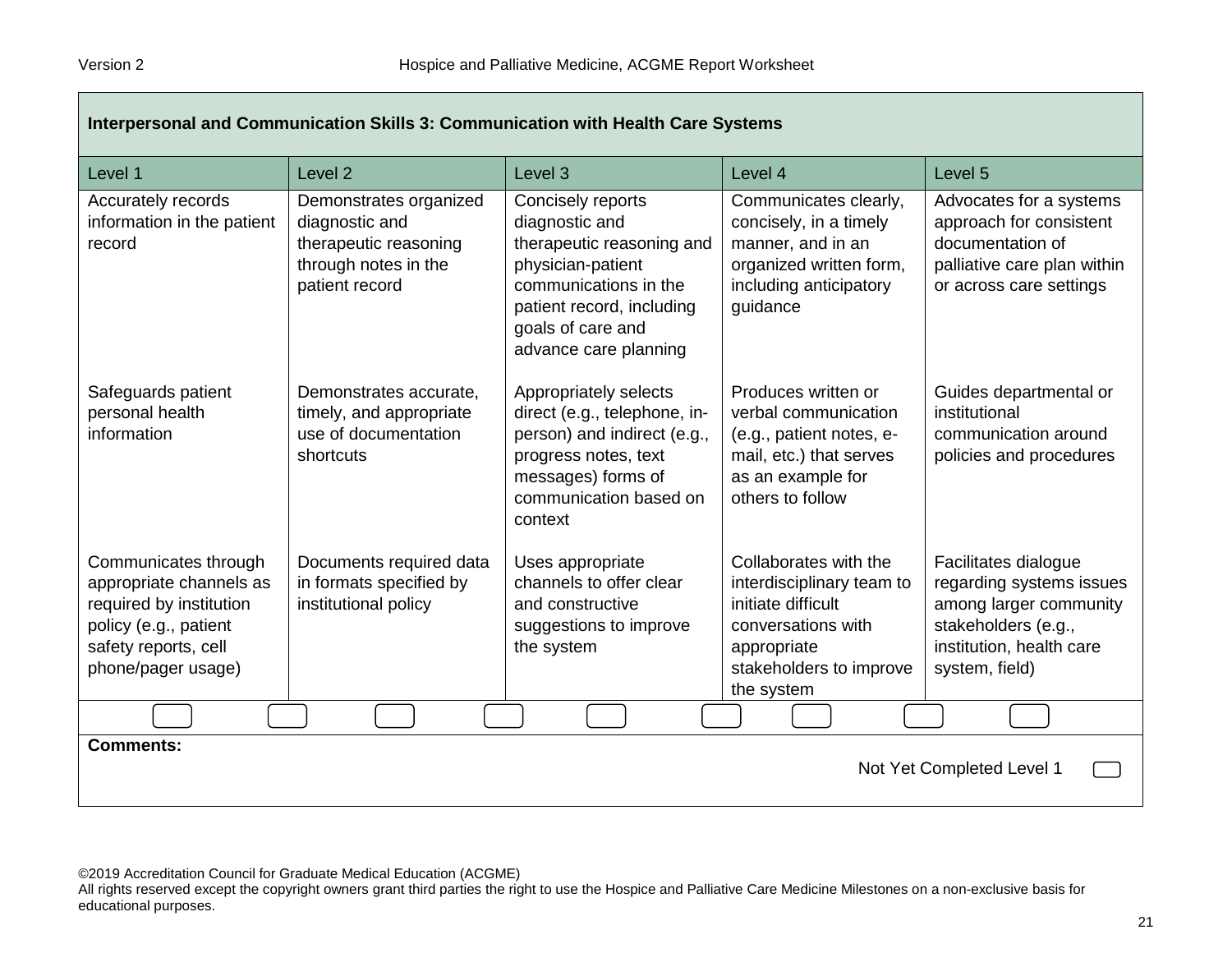| Interpersonal and Communication Skills 4: Complex Communication Around Serious Illness                                                  |                                                                                                                                                                                                       |                                                                                                                                                                                                      |                                                                                                                                                                                                                                                  |                                                                      |
|-----------------------------------------------------------------------------------------------------------------------------------------|-------------------------------------------------------------------------------------------------------------------------------------------------------------------------------------------------------|------------------------------------------------------------------------------------------------------------------------------------------------------------------------------------------------------|--------------------------------------------------------------------------------------------------------------------------------------------------------------------------------------------------------------------------------------------------|----------------------------------------------------------------------|
| Level 1                                                                                                                                 | Level <sub>2</sub>                                                                                                                                                                                    | Level <sub>3</sub>                                                                                                                                                                                   | Level 4                                                                                                                                                                                                                                          | Level <sub>5</sub>                                                   |
| Identifies prognostic<br>communication as a key<br>element for shared<br>decision making                                                | Assesses the patient's<br>families/caregivers'<br>prognostic awareness<br>and identifies preferences<br>for receiving prognostic<br>information                                                       | Delivers basic prognostic<br>information and attends to<br>emotional responses of<br>patient and<br>families/caregivers                                                                              | Tailors communication<br>of prognosis according<br>to disease<br>characteristics and<br>trajectory, patient<br>consent, family needs,<br>and medical<br>uncertainty, and is able<br>to address intense<br>emotional response                     | Coaches others in the<br>communication of<br>prognostic information  |
| Identifies the need to<br>assess patient/family<br>expectations and<br>understanding of their<br>health status and<br>treatment options | Facilitates communication<br>with patient/family by<br>introducing stakeholders,<br>setting the agenda,<br>clarifying expectations,<br>and verifying an<br>understanding of the<br>clinical situation | Sensitively and<br>compassionately delivers<br>medical information;<br>elicits patient/family<br>values, goals and<br>preferences; and<br>acknowledges uncertainty<br>and conflict, with<br>guidance | Independently uses<br>shared decision making<br>to align patient/family<br>values, goals, and<br>preferences with<br>treatment options to<br>make a personalized<br>care plan in situations<br>with a high degree of<br>uncertainty and conflict | Coaches shared decision<br>making in patient/family<br>communication |
|                                                                                                                                         |                                                                                                                                                                                                       |                                                                                                                                                                                                      |                                                                                                                                                                                                                                                  |                                                                      |
| <b>Comments:</b><br>Not Yet Completed Level 1                                                                                           |                                                                                                                                                                                                       |                                                                                                                                                                                                      |                                                                                                                                                                                                                                                  |                                                                      |

#### **Interpersonal and Communication Skills**

The fellow is demonstrating satisfactory development of the knowledge, skill, and attitudes/behaviors needed to advance in the training program. He or she is demonstrating a learning trajectory that anticipates the achievement of competency for unsupervised practice that includes the delivery of safe, effective, patient-centered, timely, efficient, and equitable care.

Yes No Conditional on Improvement

#### **\*Only required for Internal Medicine based programs**

©2019 Accreditation Council for Graduate Medical Education (ACGME)